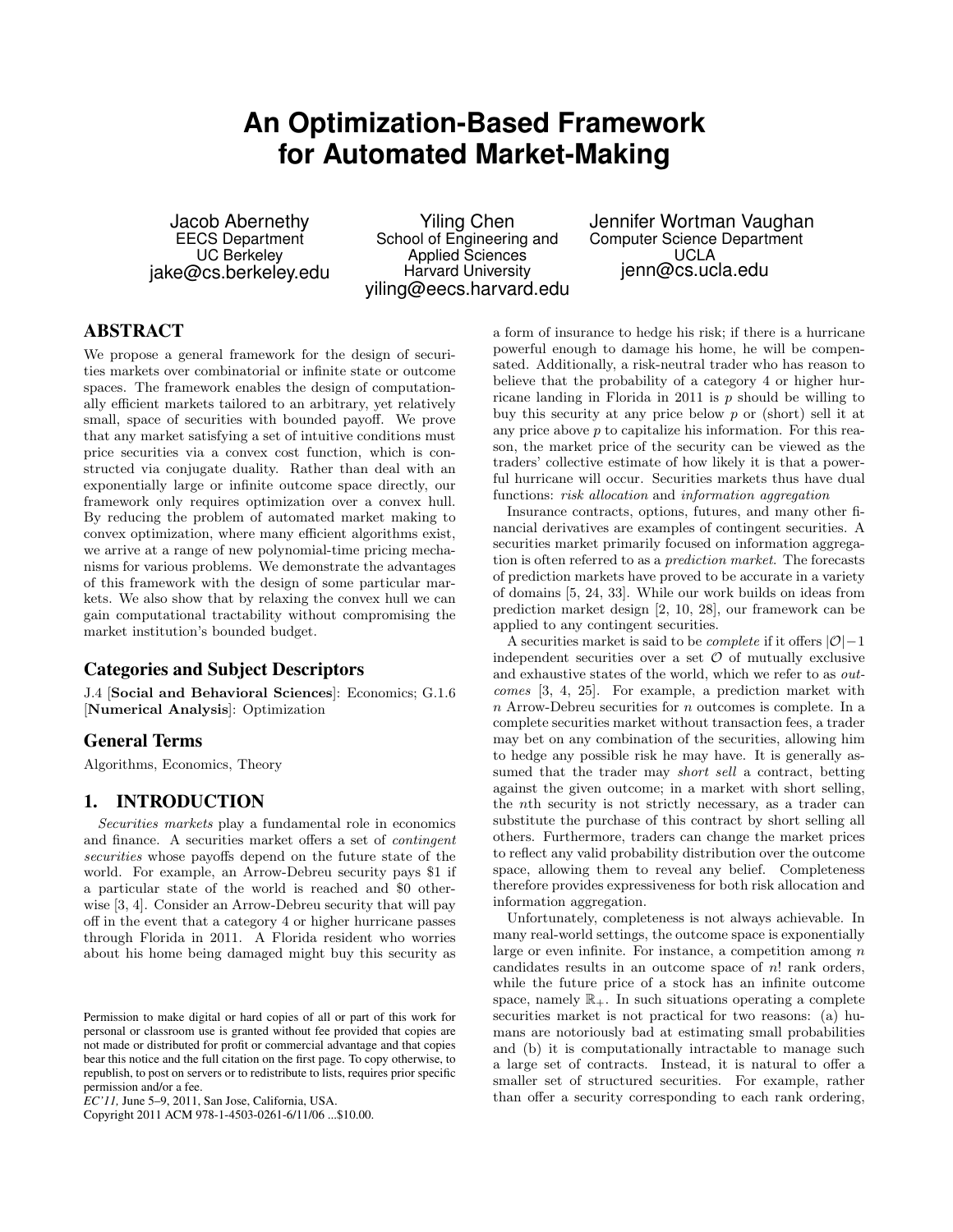in pair betting a market maker offers securities of the form "\$1 if candidate A beats candidate B" [11]. There has been a surge of recent research examining the tractability of running standard prediction market mechanisms (such as the popular Logarithmic Market Scoring Rule (LMSR) market maker [20]) over combinatorial outcome spaces by limiting the space of available securities [29]. While this line of research has led to a few positive results [1, 13, 14, 19], it has led more often to hardness results [12, 14] or to markets with undesirable properties such as unbounded loss of the market institution [16].

In this paper, we propose a general framework to design automated market makers for securities markets. An automated market maker is a market institution that adaptively sets prices for each security and is always willing to accept trades at these prices. Unlike previous research aimed at finding a space of securities that can be efficiently priced using an existing market maker like LMSR, we start with an arbitrary space of securities and design a new market maker tailored to this space. Our framework is therefore extremely general and includes both the LMSR and Quad-SCPM [2] market makers.

We take an axiomatic approach. Given a relatively small space of securities with bounded payoff, we define a set of intuitive conditions that a reasonable market maker should satisfy. We prove that a market maker satisfying these conditions must price securities via a convex potential function (the cost function), and that the space of reachable security prices must be precisely the convex hull of the payoff vectors for each outcome (that is, the set of vectors, one per outcome, denoting the payoff for each security if that outcome occurs). We then incorporate ideas from online convex optimization [22, 31] to define a convex cost function in terms of an optimization over this convex hull; the vector of prices is chosen as the optimizer of this convex objective. With this framework, instead of dealing with the exponentially large or infinite outcome space, we only need to deal with the lowerdimensional convex hull. The problem of automated market making is reduced to the problem of convex optimization, for which we have many efficient techniques to leverage.

To demonstrate the advantages of our framework, we provide two new computationally efficient markets. The first market can efficiently price subset bets on permutations, which are known to be #P-hard to price using LMSR [12]. The second market can be used to price bets on the landing location of an object on a sphere.

Finally, for situations where the convex hull cannot be efficiently represented, we show that we can relax the convex hull to gain computational tractability without compromising the market maker's bounded budget. This allows us to provide a computationally efficient market maker for the aforementioned pair betting, which is also known to be  $\#P$ hard to price using LMSR [12]. In addition, this relaxation could potentially allow the market maker to charge transaction fees so that the depth of the market can be dynamically increased as the number of trades increases. This desirable property is discussed in Othman et al. [28] who proposed a corresponding market that extends the LMSR; utilizing our techniques for this purpose is left for future work.

This paper builds upon intuitions from earlier work [10] exploring the striking mathematical connections between complete, cost function based prediction markets and noregret learning and online convex optimization. In this paper, we pursue a general convex optimization framework for pricing an arbitrary set of securities over a potentially very large outcome space. Agrawal et al. [2] and Peters et al. [30] also use convex optimization for automated market making. In addition to only considering complete markets, they formulate the convex optimization quite differently – their formulation is for limit orders and does not explicitly make the connection with conjugate duality as our framework does. To the best of our knowledge, this paper is the first work on designing markets that are tailored to the incomplete security spaces without explicitly reasoning over a large outcome space.

#### 2. PRELIMINARIES

A simple cost function based market maker [9, 10, 20, 21] offers  $|O|$  Arrow-Debreu securities, each corresponding to a potential outcome. The market maker determines how much each security should cost using a differentiable cost function,  $C: \mathbb{R}^{|\mathcal{O}|} \to \mathbb{R}$ , which is simply a potential function specifying the amount of money currently wagered in the market as a function of the number of shares of each security that have been purchased. If  $q_0$  is the number of shares of security  $\rho$  currently held by traders, and a trader would like to purchase a bundle of  $r_{\mathfrak{o}}$  shares for each security  $\mathfrak{o} \in \mathcal{O}$ (where some  $r_{\mathfrak{o}}$  could be zero or even negative, representing a sale), the trader must pay  $C(\mathbf{q} + \mathbf{r}) - C(\mathbf{q})$  to the market maker. The instantaneous price of security  $\rho$  (that is, the price per share of an infinitely small portion of a security) is then  $\partial C(\mathbf{q})/\partial q_o$ , and is denoted  $p_o(\mathbf{q})$ .

The market designer is free to choose any differentiable  $\cot$  function  $C$  that satisfies a few basic properties. First, it must be the case that for every  $o \in \mathcal{O}$  and every  $q \in \mathbb{R}^{|\mathcal{O}|}$ ,  $p_{\mathfrak{o}}(\mathbf{q}) \geq 0$ . This ensures that the price of a security is never negative. Second, assuming short sells are allowed, if the market designer wishes to prevent arbitrage, it must be the case that for every  $\mathbf{q} \in \mathbb{R}^{|\mathcal{O}|}$ ,  $\sum_{\mathfrak{o} \in \mathcal{O}} p_{\mathfrak{o}}(\mathbf{q}) = 1$ . That is, the sum of the instantaneous prices of the securities must always be 1. If the prices summed to something less than (respectively, greater than) 1, then a trader could purchase (respectively, sell) small equal quantities of each security for a guaranteed profit.<sup>1</sup> These conditions ensure that the current prices can always be viewed as a probability distribution over the outcome space. One example of a cost function based market that has received considerable attention is Hanson's Logarithmic Market Scoring Rule (LMSR) [9, 20, 21]. The cost function of the LMSR is  $C(\mathbf{q}) = b \log \sum_{\mathfrak{o} \in \mathcal{O}} e^{q_{\mathfrak{o}}/b}$ , where  $b > 0$  is a parameter of the market controlling the rate at which prices change. The corresponding price function for each security  $\mathfrak{o}$  is  $p_{\mathfrak{o}}(\mathbf{q}) = \partial C(\mathbf{q})/\partial q_{\mathfrak{o}} = e^{q_{\mathfrak{o}}/b} / \sum_{\mathfrak{o}' \in \mathcal{O}} e^{q_{\mathfrak{o}'}/b}.$ 

When  $|O|$  is large or infinite, calculating the cost of a purchase becomes intractable in general. Recent research has focused on restricting the allowable securities over a combinatorial outcome space and examining whether LMSR prices can be computed efficiently in the restricted space. If the outcome space contains  $n!$  rank orders of n competing candidates, it is  $#P$ -hard to price pair bets (e.g., "\$1 if and only if candidate A beats candidate B") or subset bets (e.g., " $$1$  if one of the candidates in subset C finishes at position

<sup>&</sup>lt;sup>1</sup>This no-arbitrage condition, while sometimes desirable, is not necessary. Othman et al. [28] recently analyzed a variation of LMSR in which  $\sum_{\mathfrak{o}\in\mathcal{O}} p_{\mathfrak{o}}(\mathbf{q}) \geq 1$ . We also explore relaxations of the no-arbitrage condition in Section 5.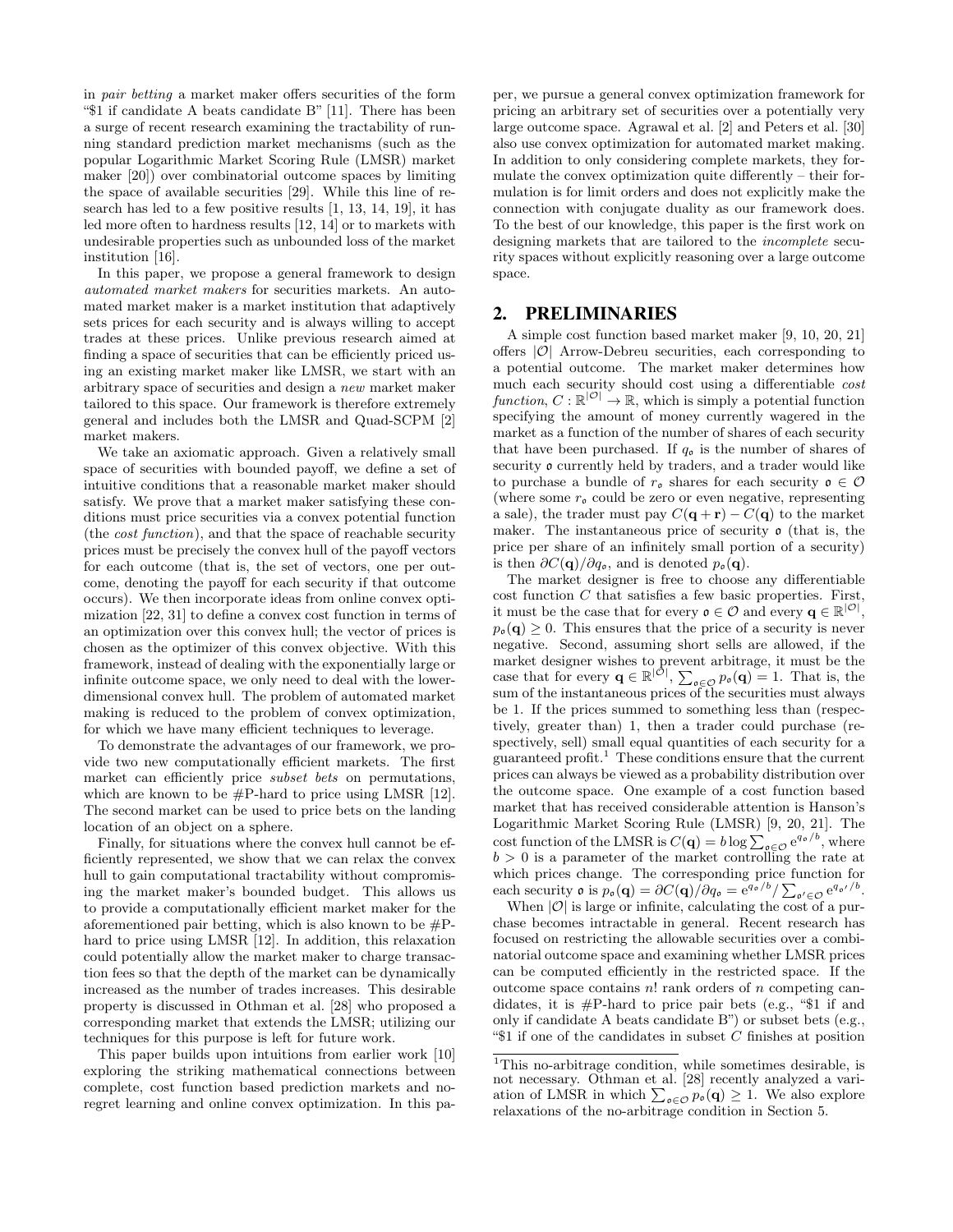$k$ ") using LMSR on the full set of permutations [12]. If the outcome space contains  $2^n$  Boolean values of n binary base events, it is #P-hard to price securities on conjunctions of any two base events (e.g., "\$1 if and only if a Democrat wins Florida and Ohio") using LMSR [12]. This line of research has led to some positive results when the uncertain event enforces particular structure on the outcome space. In particular, for a single-elimination tournament of  $n$  teams, securities such as "\$1 if and only if team A wins a kth round game" and "\$1 if and only if team A beats team B given they face off" can be priced efficiently using LMSR [13]. For a taxonomy tree on some statistic where the value of the statistic of a parent node is the sum of those of its children, securities such as "\$1 if and only if the value of the statistic at node A belongs to  $[x, y]$ " can be priced efficiently using LMSR [19].

The framework we will introduce next takes a drastically different approach. Instead of searching for supportable spaces of securities for existing market makers, we design new market makers tailored to any security space of interest. Additionally, rather than requiring that securities have a fixed \$1 payoff when the underlying event happens, we allow more general contingent securities with arbitrary, efficiently computable and bounded payoffs.

# 3. A FRAMEWORK FOR MARKET-MAKING FOR COMPLEX SECURITIES

In the complete cost function based markets described above, the market maker offers an Arrow-Debreu security corresponding to each potential outcome. We consider a market-design scenario where the outcome space  $\mathcal O$  could potentially be quite large, or even infinite, making it infeasible to run such a market. Instead, we allow the market maker to offer a menu of  $K$  securities for some reasonablysized  $K$ , with the (nonnegative) payoff of each security described by an arbitrary but efficiently-computable function  $\rho: \mathcal{O} \to \mathbb{R}_+^K$ . Specifically, if a trader purchases a share of security i and the outcome is  $\mathfrak{o}$ , then the trader is paid  $\rho_i(\mathfrak{o})$ . We call such security spaces *complex*. A complex security space reduces to the complete security space if  $K = |O|$  and for each  $i \in \{1, \dots, K\}$ ,  $\rho_i(\mathfrak{o}) = 1$  if  $\mathfrak{o}$  is the *i*th outcome and 0 otherwise. We consider traders that purchase security bundles  $\mathbf{r} \in \mathbb{R}^K$ . Negative elements of  $\mathbf{r}$  encode sales. The payoff for **r** upon outcome **o** is exactly  $\rho(\rho) \cdot \mathbf{r}$ , where  $\rho(\rho)$ denotes the vector of payoffs for each security for outcome  $ρ.$  Let  $ρ(Ø) := {ρ(ρ)|ρ ∈ Ø}.$ 

While it is easy to put intuitive constraints on market prices to ensure that a complete market is "well-behaved", determining the comparable constraints on market prices for an arbitrary set of complex securities is challenging. In particular, while the no-arbitrage condition easily leads to the restriction that the security prices in a complete market need to sum to 1, it is much less clear what space of security prices should be allowed in order to prevent arbitrage in markets over complex securities. This is because the events under which complex securities will pay out are no longer mutually exclusive. This challenge leads us to take an axiomatic approach to understand what constraints a "well-behaved" market maker for complex securities must satisfy.

We do not presuppose a cost function based market. However, in Section 3.1, we show that the use of a convex cost function is *necessary* given the assumption of path independence on the contract purchases. We then derive additional constraints on the form of this cost function. In Sections 3.2– 3.4, we go on to show how to design an appropriate cost function by employing techniques from online convex optimization.

#### 3.1 Imposing Some Natural Restrictions on the Market Maker

In this section we introduce a sequence of conditions or axioms that one might expect a market to satisfy, and show that these conditions lead to some natural mathematical restrictions on the costs of security bundles. (We consider relaxations of these conditions in Section 5.) Similar conditions were suggested for complete markets by Chen and Vaughan [10], who defined the notion of a valid cost function, and by Othman et al. [28], who discussed properties similar to our notions of path independence and expressiveness, among others. However, no similar conditions have been described for complex markets.

Imagine a sequence of traders entering the marketplace and purchasing security bundles. Let  $\mathbf{r}_1, \mathbf{r}_2, \mathbf{r}_3, \ldots$  be the sequence of security bundles purchased. After  $t - 1$  such purchases, the tth trader should be able to enter the marketplace and query the market maker for the cost of arbitrary bundles. The market maker must be able to furnish a cost  $Cost(\mathbf{r}|\mathbf{r}_1,\ldots,\mathbf{r}_{t-1})$  for any bundle r given a previous trade sequence  $\mathbf{r}_1, \ldots, \mathbf{r}_{t-1}$ . If the trader chooses to purchase  $\mathbf{r}_t$ at a cost of  $Cost(r_t|r_1, \ldots, r_{t-1}),$  the market maker may update the costs of each bundle accordingly. Our first condition requires that the cost of acquiring a bundle r must be the same regardless of how the trader splits up the purchase.

CONDITION 1 (PATH INDEPENDENCE). For any  $\mathbf{r}, \ \mathbf{r}'$ , and  $\mathbf{r}''$  such that  $\mathbf{r} = \mathbf{r}' + \mathbf{r}''$ , for any  $\mathbf{r}_1, \ldots, \mathbf{r}_t$ ,

 $\texttt{Cost}(\mathbf{r}|\mathbf{r}_1,\dots,\mathbf{r}_t)=\texttt{Cost}(\mathbf{r}'|\mathbf{r}_1,\dots,\mathbf{r}_t)+\texttt{Cost}(\mathbf{r}''|\mathbf{r}_1,\dots,\mathbf{r}_t,\mathbf{r}').$ 

Path independence helps to reduce both arbitrage opportunities and the strategic play of traders, as they no longer need to reason about the optimal path leading to some target position. However, it is worth pointing out that there are interesting markets not satisfying this condition, for example, the continuous double auction (CDA) and the market maker for CDA considered by Das [15], which in our opinion deserve separate treatment.

It turns out that the path independence alone implies that prices can be represented by a cost function  $C$ , as illustrated in the following theorem. The proof is by induction on  $t^2$ .

THEOREM 1. Under Condition 1, there exists a cost function  $C: \mathbb{R}^K \to \mathbb{R}$  such that we may always write

$$
\begin{array}{lcl}\n\text{Cost}(\mathbf{r}_t|\mathbf{r}_1,\ldots,\mathbf{r}_{t-1}) \\
&=& C(\mathbf{r}_1+\ldots+\mathbf{r}_{t-1}+\mathbf{r}_t)-C(\mathbf{r}_1+\ldots+\mathbf{r}_{t-1}).\n\end{array}
$$

With this in mind, we drop the cumbersome  $\text{Cost}(\mathbf{r}|\mathbf{r}_1,\ldots,\mathbf{r}_t)$  notation from now on, and write the cost of a bundle **r** as  $C(\mathbf{q} + \mathbf{r}) - C(\mathbf{q})$ , where  $\mathbf{q} = \mathbf{r}_1 + \ldots + \mathbf{r}_t$  is the vector of previous purchases.

Now, recall that one of the functions of a securities market is to aggregate traders' beliefs into an accurate prediction. Each trader may have his own (potentially secret) information about the future, which we represent as

<sup>&</sup>lt;sup>2</sup>All omitted proofs appear in the appendix.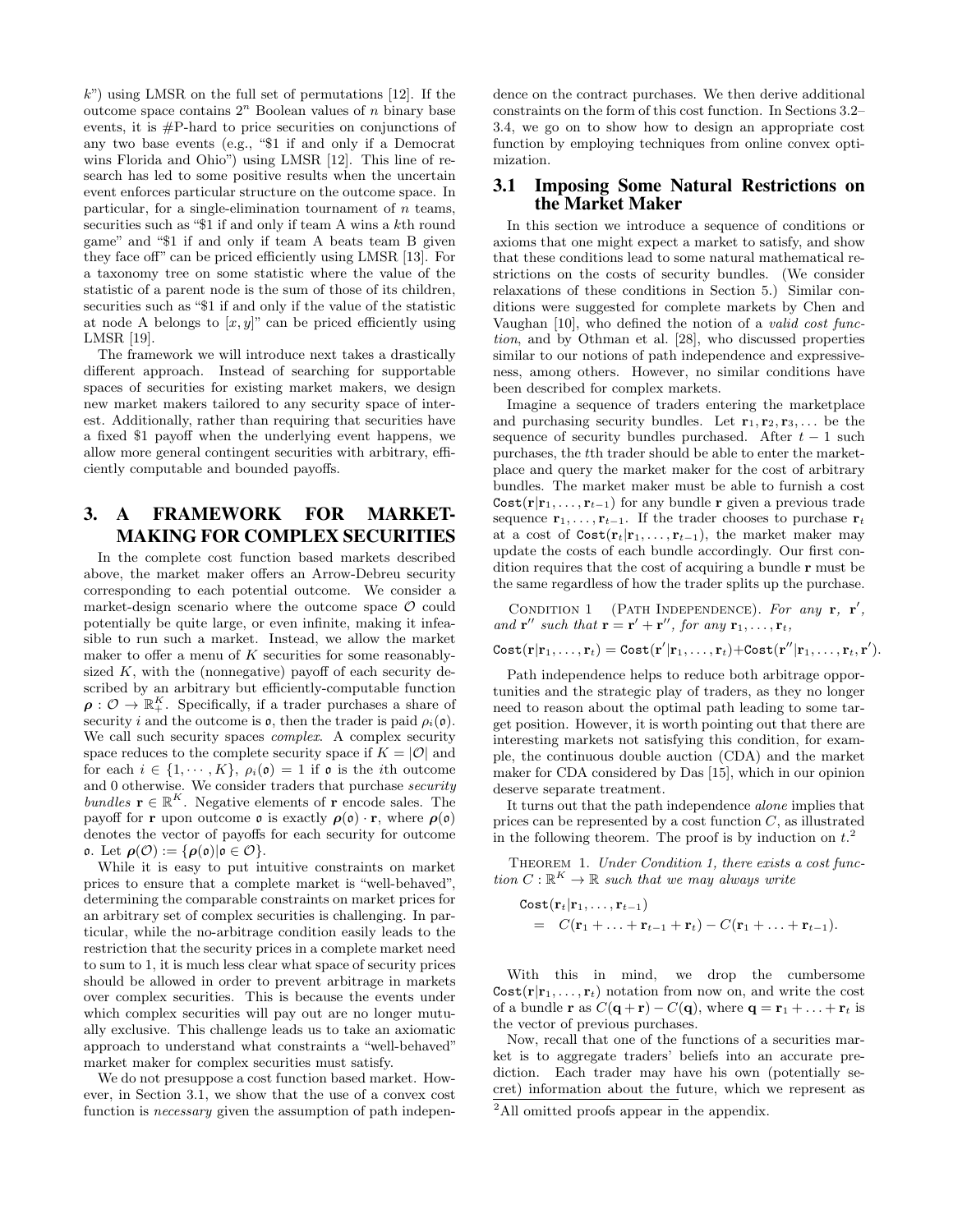a distribution  $p \in \Delta_{|\mathcal{O}|}$  over the outcome space, where  $\Delta_n = \{ \mathbf{x} \in \mathbb{R}^n_{\geq 0} : \sum_{i=1}^n x_i = 1 \},\$  the *n*-simplex. The pricing mechanism should therefore incentivize the traders to reveal p, but simultaneously avoid providing arbitrage opportunities. Towards this goal, we introduce four additional conditions on our pricing mechanism.

The first condition ensures that the gradient of  $C$  is always well-defined. If we imagine that a trader can buy or sell an arbitrarily small bundle, we would like the cost of buying and selling an infinitesimally small quantity of any particular bundle to be the same. If  $\nabla C(\mathbf{q})$  is well-defined, it can be interpreted as a vector of instantaneous prices for each security, with  $\partial C(\mathbf{q})/\partial q_i$  representing the price per share of an infinitesimally small amount of security  $i$ . Additionally, we can interpret  $\nabla C(\mathbf{q})$  as the traders' current estimates of the expected payoff of each security, in the same way that  $\partial C(\mathbf{q})/\partial q_{\mathfrak{o}}$  was interpreted as the probability of outcome  $\mathfrak{o}$ when considering the complete security space.

CONDITION 2 (EXISTENCE OF INSTANTANEOUS PRICES). C is continuous and differentiable everywhere.

The next condition encompasses the idea that the market should react to trades in a sensible way in order to incorporate the private information of the traders. In particular, it says that the purchase of a security bundle r should never cause the market to lower the price of r. It turns out that this condition is closely related to incentive compatibility for a myopic trader. It is equivalent to requiring that a trader with a distribution  $\mathbf{p} \in \Delta_{|\mathcal{O}|}$  can never find it simultaneously profitable (in expectation) to buy a bundle r or to buy the bundle −r. In other words, there can not be more than one way to express one's information.

CONDITION 3 (INFORMATION INCORPORATION). For any q and  $\mathbf{r} \in \mathbb{R}^K$ ,  $C(\mathbf{q}+2\mathbf{r})-C(\mathbf{q}+\mathbf{r}) \geq C(\mathbf{q}+\mathbf{r})-C(\mathbf{q})$ .

The no arbitrage condition states that it is never possible for a trader to purchase a security bundle r and receive a positive profit regardless of the outcome.

CONDITION 4 (NO ARBITRAGE). For all  $\mathbf{q}, \mathbf{r} \in \mathbb{R}^K$ , there exists an  $\mathfrak{o} \in \mathcal{O}$  such that  $C(\mathbf{q} + \mathbf{r}) - C(\mathbf{q}) \geq \mathbf{r} \cdot \rho(\mathfrak{o})$ .

Finally, the expressiveness condition specifies that any trader can set the market prices to reflect his beliefs about the expected payoffs of each security if arbitrarily small portions of shares may be purchased. Here  $\overline{\mathbb{R}}$  denotes the extended real numbers,  $[-\infty, \infty]$ .

CONDITION 5 (EXPRESSIVENESS). For any  $\mathbf{p} \in \Delta_{|\mathcal{O}|}$ ,  $\exists \mathbf{q} \in \bar{\mathbb{R}}^K$  for which  $\nabla C(\mathbf{q}) = \mathbb{E}_{\mathfrak{o} \sim \mathbf{p}}[\boldsymbol{\rho}(\mathfrak{o})].$ 

For any subset S of  $\mathbb{R}^d$ , let  $\mathcal{H}(S)$  denote the convex hull of S. Recall that  $\rho(\mathcal{O}) := {\rho(\mathfrak{o})}|\mathfrak{o} \in \mathcal{O}$ . We characterize the form of the cost function under these conditions.

THEOREM 2. If  $\mathcal{H}(\boldsymbol{\rho}(\mathcal{O}))$  is closed,<sup>3</sup> then under Conditions 2-5, C must be convex with  $\{\nabla C(\mathbf{q}) : \mathbf{q} \in \mathbb{R}^K\}$  =  $\mathcal{H}(\boldsymbol{\rho}(\mathcal{O}))$ .

PROOF. We first prove convexity. Assume  $C$  is nonconvex somewhere. Then there must exist some q and r such that  $C(q) > (1/2)C(q + r) + (1/2)C(q - r)$ . This means  $C(\mathbf{q} + \mathbf{r}) - C(\mathbf{q}) < C(\mathbf{q}) - C(\mathbf{q} - \mathbf{r})$ , which contradicts Condition 3, so C must be convex.

Now, Condition 2 trivially guarantees that  $\nabla C(\mathbf{q})$  is welldefined for any **q**. To see that  $\{\nabla C(\mathbf{q}) : \mathbf{q} \in \mathbb{R}^K\} \subseteq$  $\mathcal{H}(\rho(\mathcal{O}))$ , let us assume there exists some q' for which  $\nabla C(\mathbf{q}') \notin \mathcal{H}(\boldsymbol{\rho}(\mathcal{O}))$ . This can be reformulated in the following way: There must exists some halfspace, defined by a normal vector **r**, that separates  $\nabla C(\mathbf{q}')$  from every member of  $\rho(\mathcal{O})$ . More precisely

$$
\nabla C(\mathbf{q}') \notin \mathcal{H}(\boldsymbol{\rho}(\mathcal{O})) \iff \exists \mathbf{r} \, \forall \mathfrak{o} \in \mathcal{O}: \quad \nabla C(\mathbf{q}') \cdot \mathbf{r} < \boldsymbol{\rho}(\mathfrak{o}) \cdot \mathbf{r},
$$

where the strict inequality is because  $\mathcal{H}(\rho(\mathcal{O}))$  is closed. On the other hand, letting  $\mathbf{q} := \mathbf{q}' - \mathbf{r}$ , we see by convexity of C that  $C(\mathbf{q}+\mathbf{r})-C(\mathbf{q}) \leq \nabla C(\mathbf{q}')\cdot \mathbf{r}$ . Combining these last two inequalities, we see that the price of bundle r purchased with history **q** is always smaller than the payoff for *any* outcome. This implies that there exists some arbitrage opportunity, contradicting Condition 4.

Finally, since  $\mathcal{H}(\boldsymbol{\rho}(\mathcal{O}) = {\mathbb{E}_{\mathfrak{o} \sim \mathbf{p}}[\boldsymbol{\rho}(o)] | \mathbf{p} \in \Delta_{|\mathcal{O}|}}, \text{Condi-}$ tion 5 implies that  $\mathcal{H}(\boldsymbol{\rho}(\mathcal{O})) \subseteq \{ \nabla C(\mathbf{q}) : \mathbf{q} \in \mathbb{R}^K \}.$  $\Box$ 

What we have arrived at from the set of proposed conditions is that (a) the pricing mechanism is always described precisely in terms of a convex cost function  $C$  and (b) the set of reachable prices, that is the set  $\{\nabla C(\mathbf{q}) : \mathbf{q} \in \mathbb{R}^K\},\$ must be identically the convex hull of the payoff vectors for each outcome  $\mathcal{H}(\rho(\mathcal{O}))$ . For complete markets, those with a single security corresponding to each of the  $n$  distinct outcomes, this would imply that the set of reachable prices should be the convex hull of the n standard basis vectors. Indeed, this comports exactly with the natural assumption that the vector of security prices in complete markets should represent a probability distribution, or equivalently that it should lie in the n-simplex.

# 3.2 Designing the Cost Function via Conjugate Duality

The natural conditions we introduced above imply that to design a market for a set of  $K$  securities with payoffs specified by an arbitrary payoff function  $\rho: \mathcal{O} \to \mathbb{R}^K_+$ , we should use a cost function based market with a convex, differentiable cost function such that  $\{\nabla C(\mathbf{q}) : \mathbf{q} \in \mathbb{R}^K\} =$  $\mathcal{H}(\rho(\mathcal{O}))$ . We now provide a general technique that can be used to design and compare properties of cost functions that satisfy these criteria. In order to accomplish this, we make use of tools from convex analysis.

It is well known<sup>4</sup> that any closed, convex, differentiable function  $C : \mathbb{R}^K \to \mathbb{R}$  can be written in the form  $C(\mathbf{q}) =$  $\sup_{\mathbf{x} \in \text{dom}(R)} \mathbf{x} \cdot \mathbf{q} - R(\mathbf{x})$  for a strictly convex function R called the *conjugate* of C, where  $dom(R)$  denotes the domain of R. (The strict convexity of R follows from the differentiability of C.) Furthermore, any function that can be written in this form is convex. As we will show in Section 3.3, the gradient of  $C$  can be expressed in terms of this conjugate:  $\nabla C(\mathbf{q}) = \operatorname{argmax}_{\mathbf{x} \in \text{dom}(R)} \mathbf{x} \cdot \mathbf{q} - R(\mathbf{x})$ . To generate a convex cost function C such that  $\nabla C(\mathbf{q}) \in \Pi$  for all **q** for some set

<sup>&</sup>lt;sup>3</sup>The closure assumption is not strictly necessary, but is perfectly natural in typical settings. We include it for convenience. Without it, the conclusion can be modified to  $\{\nabla C(\mathbf{q}): \mathbf{q} \in \mathbb{R}^K\} = \text{closure}(\mathcal{H}(\boldsymbol{\rho}(\mathcal{O}))).$ 

<sup>4</sup>For a detailed discussion of convex conjugates and their properties, refer to a good text on convex optimization such as Boyd and Vandenberghe [6] or Hiriart-Urruty and Lemaréchal<sup>[23]</sup>.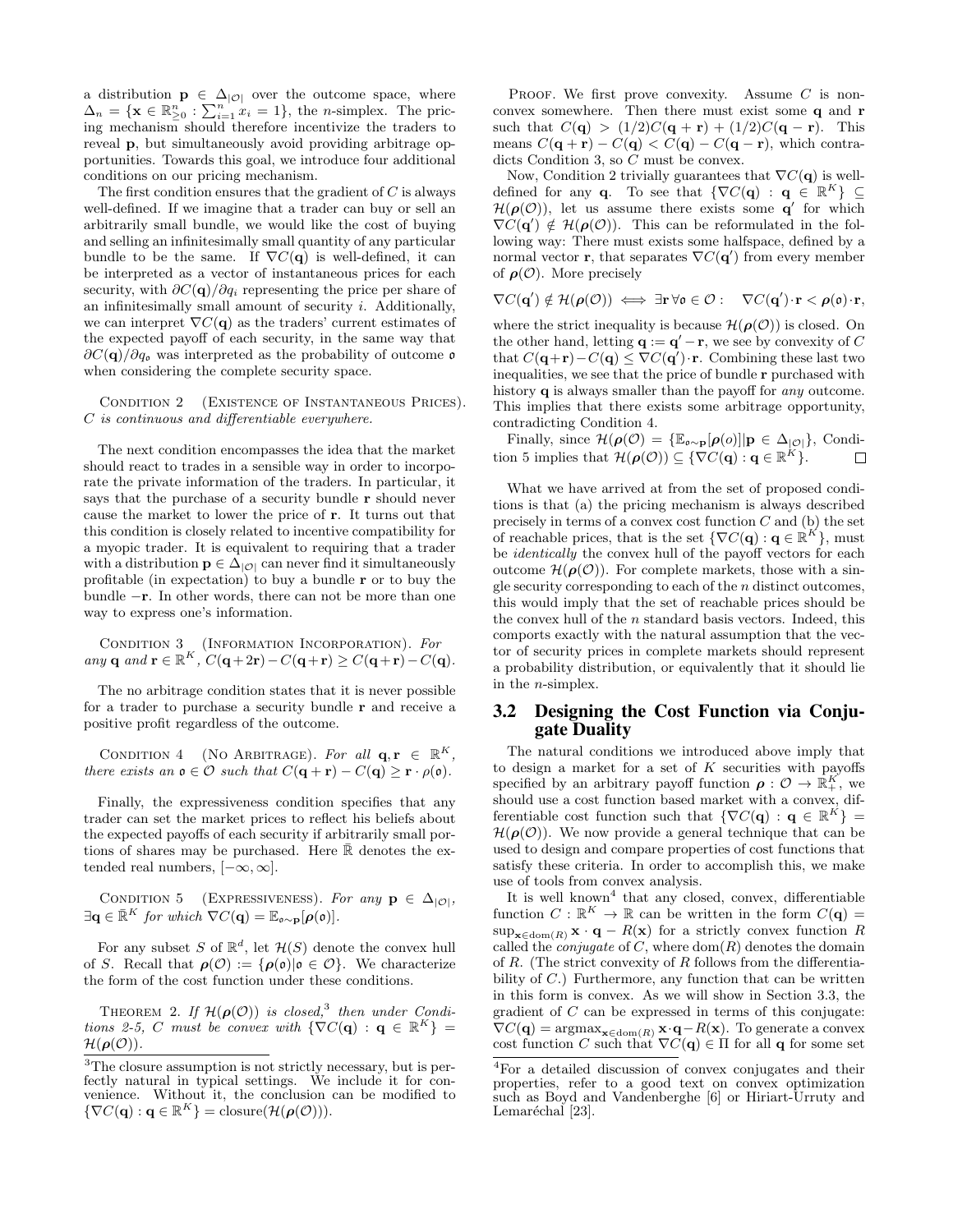Π, it is therefore sufficient to choose an appropriate conjugate function  $R$ , restrict the domain of  $R$  to  $\Pi$ , and define  $C$  as

$$
C(\mathbf{q}) = \sup_{\mathbf{x} \in \Pi} \mathbf{x} \cdot \mathbf{q} - R(\mathbf{x}) . \tag{1}
$$

We call such a market a *complex cost function based mar*ket. To generate a cost function  $C$  satisfying our five conditions, we need only to set  $\Pi = \mathcal{H}(\rho(\mathcal{O}))$  and select a strictly convex function  $R$  to serve as the conjugate.

This method of defining C is convenient for several reasons. First, it leads to markets that are efficient to implement whenever Π can be described by a polynomial number of simple constraints. The difficulty with combinatorial outcome spaces is that actually enumerating the set of outcomes can be challenging or impossible. In our proposed framework we need only work with the convex hull of the payoff vectors for each outcome when represented by a low-dimensional payoff function  $\rho(\cdot)$ . This has significant benefits, as one often encounters convex sets which contain exponentially many vertices yet can be described by polynomially many constraints. Moreover, as the construction of  $C$  is based entirely on convex programming, we reduce the problem of automated market making to the problem of optimization for which we have a wealth of efficient algorithms. Similar techniques have been applied to design learning algorithms in the online convex optimization framework [22, 31], where R plays the role of a regularizer, and have been shown to be efficient in a variety of combinatorial applications, including online shortest paths, online learning of perfect matchings, and online cut set [8].

Second, this method yields simple formulas for properties of markets that help us choose the best market to run. Two of these properties, worst-case monetary loss and worst-case information loss, are analyzed below.

Note that both the LMSR and Quad-SCPM [2] are examples of complex cost function based markets, though they are designed for the complete market setting only.

## 3.3 Bounding Market Maker Loss and Loss of Information

Before discussing market properties, it is useful to review some helpful properties of conjugates. The first is a convenient duality: For any convex, closed function  $C$ , the conjugate of the conjugate of  $C$  is  $C$  itself. This implies that if  $C$ is defined as in Equation 1, we may write

$$
R(\mathbf{x}) = \sup_{\mathbf{q} \in \mathbb{R}^K} \mathbf{q} \cdot \mathbf{x} - C(\mathbf{q}).
$$

Since this maximization is unconstrained, and we are assuming that our cost function  $C$  is differentiable, the maximum occurs when  $\nabla C(\mathbf{q}) = \mathbf{x}$ . (Note that this may hold for many different values of q.) Suppose for a particular pair  $(\mathbf{x}^*, \mathbf{q}^*)$  we have  $\nabla C(\mathbf{q}^*) = \mathbf{x}^*$ . We can then rewrite this equation as  $R(\mathbf{x}^*) = \mathbf{q}^* \cdot \mathbf{x}^* - C(\mathbf{q}^*)$ , which gives us that  $C(\mathbf{q}^*) = \mathbf{q}^* \cdot \mathbf{x}^* - R(\mathbf{x}^*)$ . From Equation 1, this tells us that  $\mathbf{x}^*$  must be a maximizer of  $\mathbf{x} \cdot \mathbf{q} - R(\mathbf{x})$ . In fact, it is the unique maximizer due to strict convexity. This implies, as mentioned above, that  $\nabla C(\mathbf{q}) = \operatorname{argmax}_{\mathbf{x} \in \Pi} \mathbf{x} \cdot \mathbf{q} - R(\mathbf{x}).$ 

By a similar argument we have that for any  $\mathbf{q}$ , if  $\nabla R(\mathbf{x}) =$ q then x maximizes  $x \cdot q - R(x)$  and therefore, as we have just shown,  $\mathbf{x} = \nabla C(\mathbf{q})$ . However, the fact that  $\mathbf{x} = \nabla C(\mathbf{q})$ does not imply that  $\nabla R(\mathbf{x}) = \mathbf{q}$ ; in the markets we consider, it is generally the case that  $\mathbf{x} = \nabla C(\mathbf{q})$  for multiple q.

We will make use of the notion of Bregman divergence. The Bregman divergence with respect to a convex function f is given by

$$
D_f(\mathbf{x}, \mathbf{y}) := f(\mathbf{x}) - f(\mathbf{y}) - \nabla f(\mathbf{y})(\mathbf{x} - \mathbf{y}).
$$

It is clear by convexity that  $D_f(\mathbf{x}, \mathbf{y}) \geq 0$  for all **x** and **y**.

Additionally, we will require notions like the interior and boundary of a convex set, yet we must introduce more careful terminology in order to consider the case that our price space is not of full rank. Given a convex set  $S \subset \mathbb{R}^d$  that  $\alpha$  occupies  $d'$ -dimensional linear subspace, where potentially  $d' < d$ , we define the *relative interior* of S, relint(S), which is the interior of  $S$  when restricted to the  $d'$ -dimensional space (typically known as the *affine hull* of  $S$ ). In addition, we define the *relative boundary* of  $S$ , relbnd $(S)$ , as the set closure $(S) \setminus$  relint $(S)$ .

With these tools in hand, we are ready to examine some market properties, and see how they depend on R.

#### *3.3.1 Bounding the Market Maker's Monetary Loss*

When comparing market mechanisms, it is useful to consider the market maker's worst-case monetary loss,

$$
\sup_{\mathbf{q}\in\mathbb{R}^K}\left(\sup_{\mathfrak{o}\in\mathcal{O}}(\boldsymbol{\rho}(\mathfrak{o})\cdot\mathbf{q})-C(\mathbf{q})+C(\mathbf{0})\right).
$$

This quantity is simply the worst-case difference between the maximum amount that the market maker might have to pay the traders  $(\sup_{\mathfrak{o}\in\mathcal{O}}\rho(\mathfrak{o})\cdot\mathbf{q})$  and the amount of money collected by the market maker  $(C(\mathbf{q}) - C(\mathbf{0}))$ . The following theorem provides a bound on this loss in terms of the conjugate function.

Theorem 3. Consider any complex cost function based market with  $\Pi = \mathcal{H}(\rho(\mathcal{O}))$ . The worst-case monetary loss of the market maker is no more than

$$
\sup_{\mathbf{x}\in\rho(\mathcal{O})} R(\mathbf{x}) - \min_{\mathbf{x}\in\mathcal{H}(\rho(\mathcal{O}))} R(\mathbf{x}).
$$
\n(2)

Furthermore, this above bound is tight, as the supremum of the market maker loss, over all quantity vectors q and outcomes o, is exactly the value in (2).

This theorem tells us that as long as the conjugate function is bounded on  $\mathcal{H}(\rho(\mathcal{O}))$ , the market maker's worst-case loss is also bounded.<sup>5</sup> It says further that this loss is actually realized, for a particular outcome o, at least when the price vector approaches o. This suggests that loss to the market maker is worst when the traders are the most certain about the outcome.

#### *3.3.2 Bounding Information Loss*

Information loss can occur when securities are sold in discrete quantities (for example, single units), as they are in most real-world markets. Without the ability to purchase arbitrarily small bundles, traders may not be able to change the market prices to reflect their true beliefs about the expected payoff of each security, even if expressiveness is satisfied. We will argue that the amount of information loss is captured by the market's bid-ask spread

<sup>&</sup>lt;sup>5</sup>In Section 5, we will state a more general, stronger bound on market maker loss capturing the intuitive notion that the market maker's profits should be higher when the distance between the final vector of prices and the payoff vector  $\rho(\mathfrak{o})$ of the true outcome  $\rho$  is large; see Theorem 6.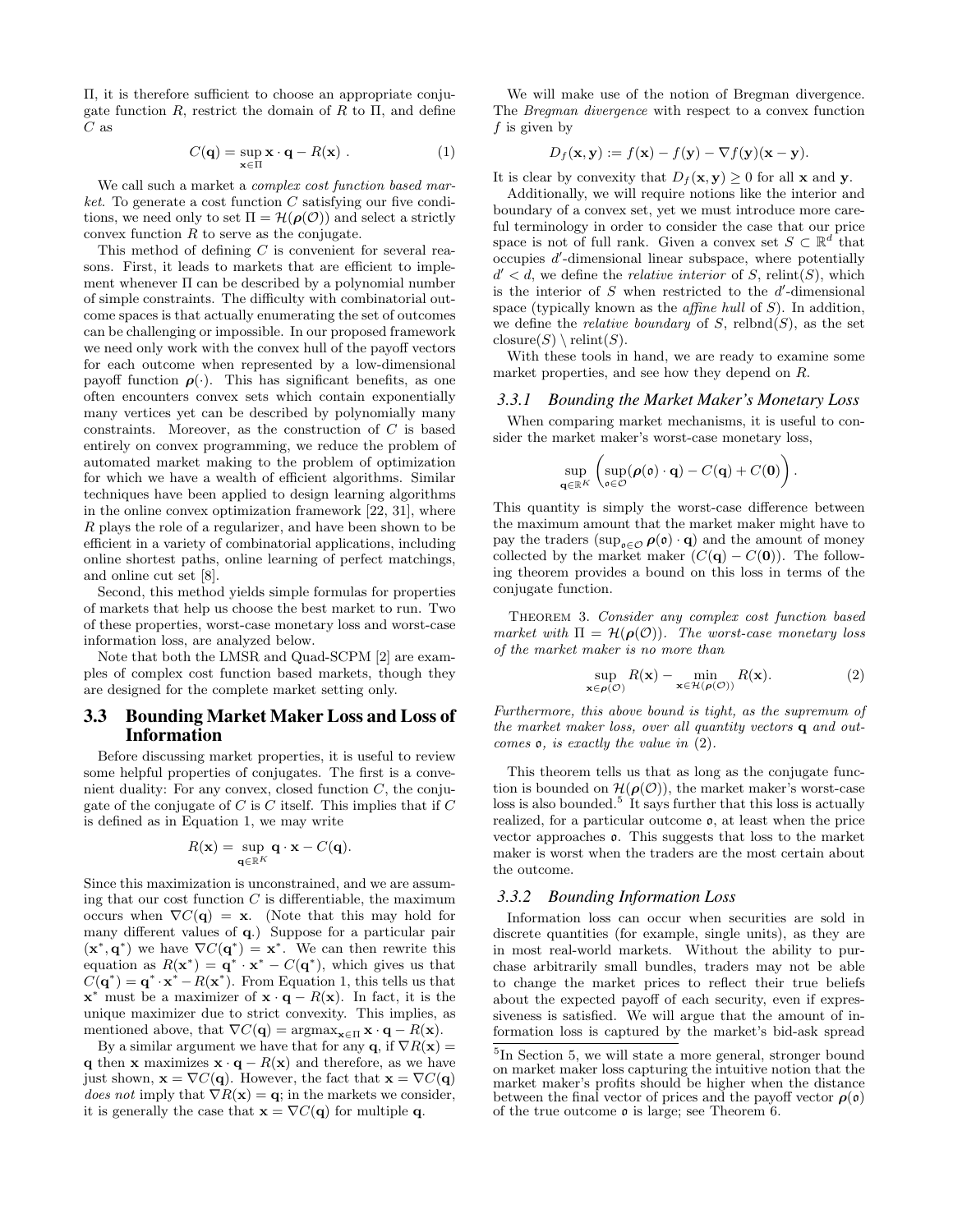for the smallest trading unit. Given some q, the current bid-ask spread of security bundle r is defined to be  $(C(\mathbf{q} + \mathbf{r}) - C(\mathbf{q})) - (C(\mathbf{q}) - C(\mathbf{q} - \mathbf{r}))$ . This is simply the difference between the current cost of buying the bundle r and the current price at which r could be sold.

To see how the bid-ask spread relates to information loss, suppose that the current vector of quantities sold is q. If securities must be sold in unit chunks, a rational, risk-neutral trader will not buy security i unless she believes the expected payoff of this security is at least  $C(\mathbf{q} + \mathbf{e}_i) - C(\mathbf{q})$ , where  $e_i$  is the vector that has value 1 at its *i*th element and 0 everywhere else. Similarly, she will not sell security  $i$  unless she believes the expected payoff is at most  $C(\mathbf{q})-C(\mathbf{q}-\mathbf{e}_i)$ . If her estimate of the expected payoff of the security is between these two values, she has no incentive to buy or sell the security. In this case, it is only possible to infer that the trader believes the true expected payoff lies somewhere in the range  $[C(\mathbf{q})-C(\mathbf{q}-\mathbf{e}_i), C(\mathbf{q}+\mathbf{e}_i)-C(\mathbf{q})]$ . The bid-ask spread is precisely the size of this range.

The bid-ask spread depends on how fast instantaneous prices change as securities are bought or sold. Intuitively, the bid-ask spread relates to the depth of the market. When the bid-ask spread is large, new purchases or sales can change the prices of the securities dramatically; essentially, the market is shallow. When the bid-ask spread is small, purchases or sales may only move the prices slightly; the market is deep. Based on this intuition, for complete markets, Chen and Pennock [9] use the inverse of  $\partial^2 C(\mathbf{q})/\partial q_8^2$ to capture the notion of market depth for each security  $i$ independently. In a similar spirit, we define a market depth parameter,  $\beta$ , for our complex securities markets with twicedifferentiable C. Larger values of  $\beta$  correspond to deeper markets. We will bound the bid-ask spread in terms of this parameter, and use this parameter to show that there exists a clear tradeoff between worst-case monetary loss and information loss; this will be formalized in Theorem 4 below.

DEFINITION 1. For any complex cost function based market, if  $C$  is twice-differentiable, the market depth parameter  $\beta(\mathbf{q})$  for a quantity vector **q** is defined as  $\beta(\mathbf{q}) = 1/V_c(\mathbf{q})$ , where  $V_c(\mathbf{q})$  is the largest eigenvalue of  $\nabla^2 C(\mathbf{q})$ , the Hessian of C at **q**. The worst-case market depth is  $\beta = \inf_{\mathbf{q} \in \mathbb{R}^K} \beta(\mathbf{q})$ .

Let relint( $\Pi$ ) be the relative interior of  $\Pi$ . If C is twicedifferentiable, then for any **q** such that  $\nabla C(\mathbf{q}) \in \text{relint}(\Pi)$ , we have a correspondence between the Hessian of  $C$  at  $q$ and the Hessian of R at  $\nabla C(\mathbf{q})$ . More precisely, we have that  $\mathbf{u}^\top \nabla^2 C(\mathbf{q}) \mathbf{u} = \mathbf{u}^\top \nabla^{-2} R(\nabla C(\mathbf{q})) \mathbf{u}$  for any  $\mathbf{u} = \mathbf{x} - \mathbf{x}'$ with  $\mathbf{x}, \mathbf{x}' \in \Pi$ . (See, for example, Gorni [17] for more.) This means that  $\beta(\mathbf{q})$  is equivalently defined as the smallest eigenvalue of  $\nabla^2 R(\nabla C(\mathbf{q}))|_{\Pi}$ ; that is, where we consider the second derivative only within the price region Π.

The definition of worst-case market depth implies that  $1/\beta$  is an upper bound on the curvature of C, which implies that C is locally bounded by a quadratic with Hessian  $I/\beta$ . We can derive the following.

Lemma 1. Consider a complex cost function based market with worst-case market depth  $\beta$ . For any **q** and **r** we have

$$
D_C(\mathbf{q}+\mathbf{r},\mathbf{q}) \leq \frac{\|\mathbf{r}\|^2}{2\beta}
$$

.

It is easy to verify that the bid-ask spread can be written in terms of Bregman divergences. In particular,  $C(\mathbf{q} + \mathbf{r})$  –  $C(q) - (C(q) - C(q - r)) = D_C(q + r, q) + D_C(q - r, q).$ This implies that the worst-case bid-ask spread of a market with market depth  $\beta$  can be upperbounded by a constant times  $1/\beta$ . That is, as the market depth parameter increases, the bid-ask spread must decrease. The following theorem shows that this leads to an inherent tension between worst-case monetary loss and information loss. Here  $\text{diam}(\mathcal{H}(\boldsymbol{\rho}(\mathcal{O})))$  denotes the diameter of the hull of the payoff vectors for each outcome.

THEOREM 4. For any complex cost function based market with worst-case market depth  $\beta$ , for any **r**, **q** meeting the conditions in Lemma 1, the bid-ask spread for bundle **r** with previous purchases **q** is no more than  $\|\mathbf{r}\|^2/\beta$ . The worst-case monetary loss of the market maker is at least  $\beta \cdot \text{diam}^2(\mathcal{H}(\boldsymbol{\rho}(\mathcal{O}))) / 8.$ 

We can see that there is a direct tradeoff between the upper bound<sup>6</sup> of the bid-ask spread, which shrinks as  $\beta$  grows, and the lower bound of the worst-case loss of the market maker, which grows linearly in  $\beta$ . This tradeoff is very intuitive. When the market is shallow (small  $\beta$ ), small trades have a large impact on market prices, and traders cannot purchase too many shares of the same security without paying a lot. When the market is deep (large  $\beta$ ), prices change slowly, allowing the market maker to gain more precise information, but simultaneously forcing the market maker to take on more risk since many shares of a security can be purchased at prices that are potentially too low. This tradeoff can be adjusted by scaling R, which scales  $\beta$ . This is analogous to adjusting the "liquidity parameter" b of the LMSR.

#### 3.4 Selecting a Conjugate Function

We have seen that the choice of the conjugate function R impacts market properties such as worst-case loss and information loss. We now explore this choice in more detail.

In many situations, the ideal choice of the conjugate is a function of the form

$$
R(\mathbf{x}) := \frac{\lambda}{2} ||\mathbf{x} - \mathbf{x}_0||^2.
$$
 (3)

Here  $R(\mathbf{x})$  is simply the squared Euclidean distance between **x** and an initial price vector  $\mathbf{x}_0 \in \Pi$ , scaled by  $\lambda/2$ . By utilizing this quadratic conjugate function, we achieve a market depth that is uniformly  $\lambda$  over the entire security space. Furthermore, if  $\mathbf{x}_0$  is chosen as the "center" of  $\Pi$ , namely  $\mathbf{x}_0 = \arg \min_{\mathbf{x} \in \Pi} \max_{\mathbf{y} \in \Pi} ||\mathbf{x} - \mathbf{y}||$ , then the worst-case loss of the market maker is  $\max_{\mathbf{x} \in \Pi} R(\mathbf{x}) = (\lambda/8) \text{diam}^2(\Pi)$ . While the market maker can tune  $\lambda$  appropriately according to the desired tradeoff between worst-case market depth and worstcase loss, the tradeoff is tightest when  $R$  has a Hessian that is uniformly a scaled identity matrix, or more precisely where R takes the form in Equation 3.

Unfortunately, by selecting a conjugate of this form, or any R with bounded derivative, the market maker does inherit one potentially undesirable property: security prices

<sup>6</sup>Strictly speaking, as we are emphasizing the necessary tradeoff between bid-ask spread and worst-case loss, we should have a lower bound on the bid-ask spread. On the other hand, if the worst-case market depth parameter is  $\beta$ then there is some **q** and **r** such that  $D_C(\mathbf{q} + \mathbf{r}, \mathbf{q})/||\mathbf{r}||^2 \approx$  $1/(2\beta)$  and this approximation can be made arbitrarily tight for small enough  $r$  when  $C$  is twice differentiable.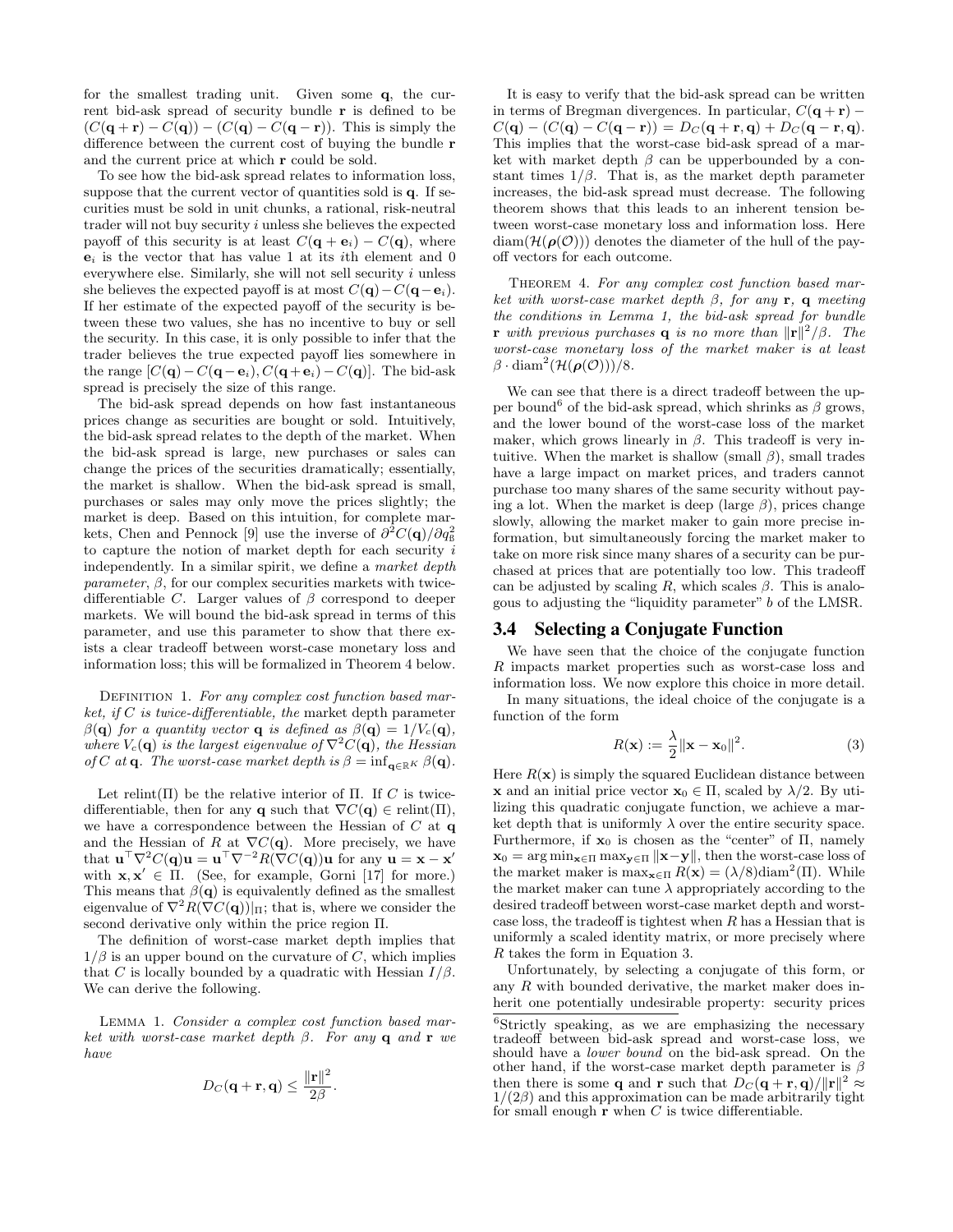may become constant when  $\nabla C(\mathbf{q})$  reaches a point at relbnd(Π), the relative boundary of  $\Pi$  (see Section 3.3). That is, if we arrive at a total demand **q** where  $\nabla C(\mathbf{q}) =$  $\rho(\mathfrak{o})$  for some outcome  $\mathfrak{o}$ , our mechanism begins offering securities at a price equal to the best-case payoff, akin to asking someone to bet a dollar for the chance to possibly win a dollar. The Quad-SCPM for complete markets is known to exhibit this behavior [2].

To avoid these undesirable pricing scenarios, it is sufficient to require that our conjugate function satisfy one condition. We say that a convex function R defined on  $\Pi$  is a *pseudo*barrier<sup>7</sup> for  $\Pi$  if  $\|\nabla R(\mathbf{x}_t)\| \to \infty$  for any sequence of points  $\mathbf{x}_1, \mathbf{x}_2, \ldots \in \Pi$  which tends towards relbnd(Π). If we require our conjugate function  $R$  to be a pseudo-barrier, we are guaranteed that the instantaneous price vector  $\nabla C(\mathbf{q})$ always lies in relint $(\Pi)$ , and does not become constant near the boundary.

It is important to note that, while it is desirable that  $\|\nabla R(\mathbf{x}_t)\| \to \infty$  as  $\mathbf{x}_t$  approaches relbnd(Π), it is generally not desirable that  $R(\mathbf{x}_t) \to \infty$ . Recall that the market maker's worst-case loss grows with the maximum value of  $R$  on  $\Pi$  and thus we should hope for a conjugate function that is bounded on the domain. A perfect example of convex function that is simultaneously bounded and a pseudobarrier is the *negative entropy function*  $H(\mathbf{x}) = \sum_i x_i \log x_i$ , defined on the *n*-simplex  $\Delta_n$ . It is perhaps no surprise that LMSR, the most common market mechanism for complete security spaces, can be described by the choice  $R(\mathbf{x}) :=$  $\lambda H(\mathbf{x})$  where the price space  $\Pi = \Delta_n [2, 10].$ 

# 4. EXAMPLES OF COMPUTATIONALLY EFFICIENT MARKETS

In the previous section, we provided a general framework for designing markets on combinatorial or infinite outcome spaces. We now provide some examples of markets that can be operated efficiently using this framework.

#### 4.1 Subset Betting

Consider the scenario in which the outcome is some ranking of a set of n competitors, such as n horses in a race. The outcome of such a race is a permutation  $\pi : [n] \to [n]$ , where  $\pi(i)$  is the final position of i, with  $\pi(i) = 1$  being best, and [n] denotes the set  $\{1, \dots, n\}$ . A typical market for this setting might offer  $n$  Arrow-Debreu securities, with the *i*th security paying off if and only if  $\pi(i) = 1$ . Additionally, there might be separate, independent markets allowing bets on horses to place (come in first or second) or show (come in first, second, or third). However, running independent markets for sets of outcomes with clear correlations is wasteful in that information revealed in one market does not automatically propagate to the others.

Chen et al. [11] proposed a betting language, subset betting in which traders can place bets  $(i, j)$ , for any candidate i and any slot j, that pay out \$1 in the event that  $\pi(i) = j$  and \$0 otherwise.<sup>8</sup> Chen et al. [12] showed that pricing bets of this

form using LMSR is #P-hard and provided an algorithm for approximating the prices by exploiting the structure of the market. Using our framework, it is simple to design a computationally efficient market for securities of this form.

In order to set up such a combinatorial market within our framework, we must be able to efficiently work with the convex hull of the payoff vectors for each outcome. Notice that, for an outcome  $\pi$ , the associated payoff can be described by a matrix  $M_{\pi}$ , with  $M_{\pi}(i, j) = I[\pi(i) = j]$ , where  $I[\cdot]$  is the indicator function. Taking this one step further, it is easy to verify that the convex hull of the set of permutation matrices is precisely the set of doubly stochastic matrices, that is the set

$$
\Pi = \left\{ X \in \mathbb{R}_{\geq 0}^{n \times n} : \sum_{i'=1}^{n} X(i',j) = \sum_{j'=1}^{n} X(i,j') = 1 \ \forall i,j \right\},\
$$

where  $X(i, j)$  represents the element at the *i*th row and *j*th column of the matrix  $X$ . Notice, importantly, that this set is described by only  $n^2$  variables and  $O(n)$  constraints.

To fully specify the market maker, we must also select a conjugate function  $R$  for our price space. While the quadratic conjugate function is an option, there is a natural extension of the entropy function, whose desirable properties were discussed in the previous section, for the space of stochastic matrices. For any  $X \in \Pi$ , let us set

$$
R(X) = \lambda \sum_{i,j} X(i,j) \log X(i,j).
$$

The worst-case market depth is computed as the minimum of the smallest eigenvalue of the Hessian of  $R$  within the relint(Π). This occurs at the matrix with all values  $1/n$ , hence the worst-case depth is  $n\lambda$ . The worst-case loss, on the other hand, is easily computed as  $\lambda n \log n$ .

## 4.2 Sphere Betting

We now consider an example in which the outcome space is infinite. An object orbiting the planet, perhaps a satellite, is predicted to fall to earth in the near future and will land at an unknown location, which we would like to predict. We represent locations on the earth as unit vectors  $\mathbf{u} \in \mathbb{R}^3$ . The difficulty of this example arises from the fact that the outcome must be a unit vector, imposing constraints on the three coordinates. We will design a market with three securities, each corresponding to one coordinate of the final location of the object. In particular, security i will pay off  $u_i + 1$ dollars if the object lands in location u. (The addition of 1, while not strictly necessary, ensures that the payoffs, and therefore prices, remain positive, though it will be necessary for traders to sell securities to express certain beliefs.) This means that traders can purchase security bundles  $\mathbf{r} \in \mathbb{R}^3$ and, when the object lands at a location u, receive a payoff  $(u + 1) \cdot r$ . Note that in this example, the outcome space is infinite, but the security space is small.

The price space  $\mathcal{H}(\rho(\mathcal{O}))$  for this market will be the 2norm unit ball centered at 1. To construct a market for this scenario, let us make the simple choice of  $R(\mathbf{x}) = \lambda \|\mathbf{x} - \mathbf{1}\|^2$ for some parameter  $\lambda > 0$ . When  $\|\mathbf{q}\| \leq 2\lambda$ , there exists an x such that  $\nabla R(\mathbf{x}) = \mathbf{q}$ . In particular, this is true for  $\mathbf{x} = (1/2)\mathbf{q}/\lambda + \mathbf{1}$ , and  $\mathbf{q} \cdot \mathbf{x} - R(\mathbf{x})$  is minimized at this

<sup>7</sup>We use the term pseudo-barrier to distinguish this from the typical definition of a barrier function on a set Π, which is a function that grows without bound towards the boundary of Π. The term Legendre was introduced by Cesa-Bianchi and Lugosi [7] for a similar notion, yet their definition requires the stronger condition that Π contain a nonempty interior. <sup>8</sup>The original definition of subset betting allowed bets of the form "any candidate in set S will end up in slot  $j$ " or

<sup>&</sup>quot;candidate  $i$  will end up in one of the slots in set  $S$ ." A bet of this form can be constructed easily using our betting language by bundling multiple securities.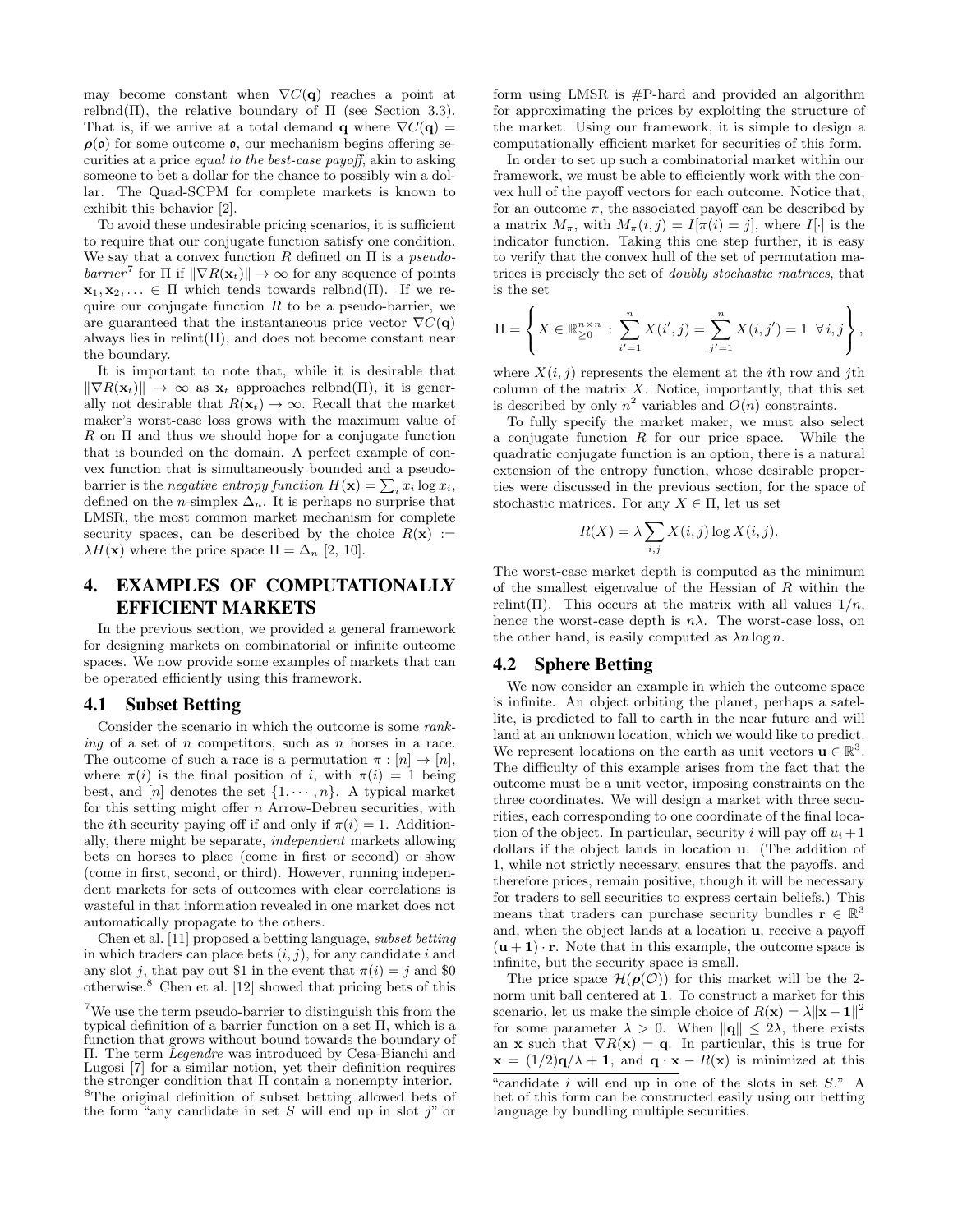point. When  $\|\mathbf{q}\| > 2\lambda$ ,  $\mathbf{q} \cdot \mathbf{x} - R(\mathbf{x})$  is minimized at an x on the boundary of  $\mathcal{H}(\rho(\mathcal{O}))$ . Specifically, it is minimized at  $\mathbf{x} = \mathbf{q}/||\mathbf{q}|| + 1$ . From this, we can compute

$$
C(\mathbf{q}) = \begin{cases} \frac{1}{4\lambda} \|\mathbf{q}\|^2 + \mathbf{q} \cdot \mathbf{1}, & \text{when } \|\mathbf{q}\| \le 2\lambda, \\ \|\mathbf{q}\| + \mathbf{q} \cdot \mathbf{1} - \lambda, & \text{when } \|\mathbf{q}\| > 2\lambda. \end{cases}
$$

The market depth parameter  $\beta$  is 2λ; in fact,  $\beta(\mathbf{x}) = 2\lambda$  for any price vector **x** in the interior of  $\mathcal{H}(\boldsymbol{\rho}(\mathcal{O}))$ . By Theorem 3, the worst-case loss of the market maker is no more than  $\lambda$ , which is precisely the lower bound implied by Theorem 4. Finally, the divergence  $D_C(\mathbf{q} + \mathbf{r}, \mathbf{q}) \leq ||\mathbf{r}||^2/(4\lambda)$  for all **q**, **r**, with equality when  $\|\mathbf{q}\|$ ,  $\|\mathbf{q} + \mathbf{r}\| \leq 2\lambda$ , implying that the bid-ask spread scales linearly with  $\|\mathbf{r}\|^2/\lambda$ .

# 5. COMPUTATIONAL COMPLEXITY AND RELAXATIONS

In Section 3, we argued that the space of feasible price vectors should be precisely  $\mathcal{H}(\rho(\mathcal{O}))$ , the convex hull of the payoff vectors for each outcome. In each of our examples, we have discussed market scenarios for which this hull has a polynomial number of constraints, allowing us to efficiently set prices via convex optimization <sup>9</sup>. Unfortunately, one should not necessarily expect that a given payoff function and outcome space will lead to an efficiently describable convex hull. In this section, we explore a couple of approaches to overcome such complexity challenges. First, we discuss the case in which  $\mathcal{H}(\rho(\mathcal{O}))$  has exponentially (or infinitely) many constraints yet gives rise to a separation oracle. Second, we show that the price space  $\Pi$  can indeed be *relaxed* beyond  $\mathcal{H}(\rho(\mathcal{O}))$  without increasing the risk to the market maker. Finally, we show how this relaxation applies in practice.

#### 5.1 Separation Oracles

If we encounter a convex hull  $\mathcal{H}(\rho(\mathcal{O}))$  with exponentiallymany constraints, all may not be lost. Recall that, in order to set prices, we need to solve the optimization problem  $\max_{\mathbf{x} \in \mathcal{H}(\boldsymbol{\rho}(\mathcal{O}))} \mathbf{q} \cdot \mathbf{x} - R(\mathbf{x})$ . Under certain circumstances this can still be solved efficiently.

Consider a convex optimization problem with a concave objective function  $f(\mathbf{x})$  and constraints  $g_i(\mathbf{x}) \leq 0$  for all i in some index set I. That is, we want to solve:

$$
\begin{aligned}\n\max \quad & f(\mathbf{x}) \\
\text{s.t.} \quad & \mathbf{x} \in \mathbb{R}^d \\
& g_i(\mathbf{x}) \le 0 \,\forall \, i \in I\n\end{aligned}
$$

This can be converted to a problem with a linear objective in the standard way:

$$
\begin{aligned}\n\max \quad & c \\
\text{s.t.} \quad & \mathbf{x} \in \mathbb{R}^d, c \in \mathbb{R} \\
& f(\mathbf{x}) \ge c \\
& g_i(\mathbf{x}) \le 0 \,\forall i \in I\n\end{aligned}
$$

Of course, if  $I$  is an exponentially or infinitely large set we will have trouble solving this problem directly. On the other hand, the constraint set may admit an efficient *separation* oracle, defined as a function that takes as input a point  $(x, c)$  and returns true if all the necessary constraints are satisfied or, otherwise, returns false and specifies a violated constraint<sup>10</sup>. Given an efficient separation oracle one has access to alternative methods for optimization, the most famous being Khachiyan's ellipsoid method, that run in polynomial time. For more details see, for example, Grötschel et al [18].

This suggests that a fruitful direction for designing computationally efficient market makers is to examine the pricing problem on an instance-by-instance basis, and for a particular instance of interest, leverage the structure of the instance to develop an efficient algorithm for solving the specific separation problem. We leave this for future research.

#### 5.2 Relaxation of the Price Space

When dealing with a convex hull  $\mathcal{H}(\rho(\mathcal{O}))$  that has a prohibitively large constraint set and does not admit an efficient separation oracle we still have one tool at our disposal: we can modify  $\mathcal{H}(\rho(\mathcal{O}))$  to get an alternate price space  $\Pi$  which we can work with efficiently. Recall that in Section 3, we arrived at the requirement that  $\Pi = \mathcal{H}(\rho(\mathcal{O}))$  as a necessary conclusion of the proposed conditions on our market maker. If we wish to violate this requirement, we need to consider which conditions must be weakened and revise the resulting guarantees from Section 3.

We will continue to construct our markets in the usual way, via the tuple  $(0, \rho, \Pi, R)$  where O is the outcome space,  $\rho$  is the payoff function,  $\Pi \subseteq \mathbb{R}^d$  is a convex compact set of feasible prices, and  $R : \mathbb{R}^d \to \mathbb{R}$  is a strictly convex function with domain  $\Pi$ . The market's cost function  $C$  will be the conjugate of R with respect to the set  $\Pi$ , as in Equation 1. The only difference is that we now allow Π to be distinct from  $\mathcal{H}(\rho(\mathcal{O}))$ . Not surprisingly, the choice of  $\Pi$  will affect the interest of the traders and the market maker. We prove several claims which will aid us in our market design. Theorem 5 tells us that the expressiveness condition should not be relaxed, while Theorem 6 tells us that the no-arbitrage condition can be. Together, these imply that we may safely choose  $\Pi$  to be a *superset* of  $\mathcal{H}(\rho(\mathcal{O}))$ .

THEOREM 5. For any complex cost function based market, the worst-case loss of the market maker is unbounded if  $\rho(\mathcal{O}) \nsubseteq \Pi$ .

This (perhaps surprising) theorem tells us that expressiveness is not only useful for information aggregation, it is actually necessary for the market maker to avoid unbounded loss. The proof involves showing that if  $\rho$  is the final outcome and  $\rho(\mathfrak{o}) \notin \Pi$ , then it is possible to make an infinite sequence of trades such that each trade causes a constant amount of loss to the market maker.

In the following theorem, which is a simple extension of Theorem 3, we see that including additional price vectors in Π does not adversely impact the market maker's worstcase loss, despite the fact that the no-arbitrage condition is violated.

THEOREM 6. Consider any complex cost function based market with R and  $\Pi$  satisfying  $\sup_{\mathbf{x} \in \mathcal{H}(\rho(\mathcal{O}))} R(\mathbf{x}) < \infty$  and

<sup>9</sup>A convex program can be solved with arbitrarily small error  $\epsilon$  in time polynomial of  $1/\epsilon$  and the size of the problem input using standard techniques such as the interior-point method. In this paper, we do not worry about finding the exact solution to the convex programs.

 $10$ More precisely, a separation oracle returns any separating hyperplane that divides the input from the feasible set.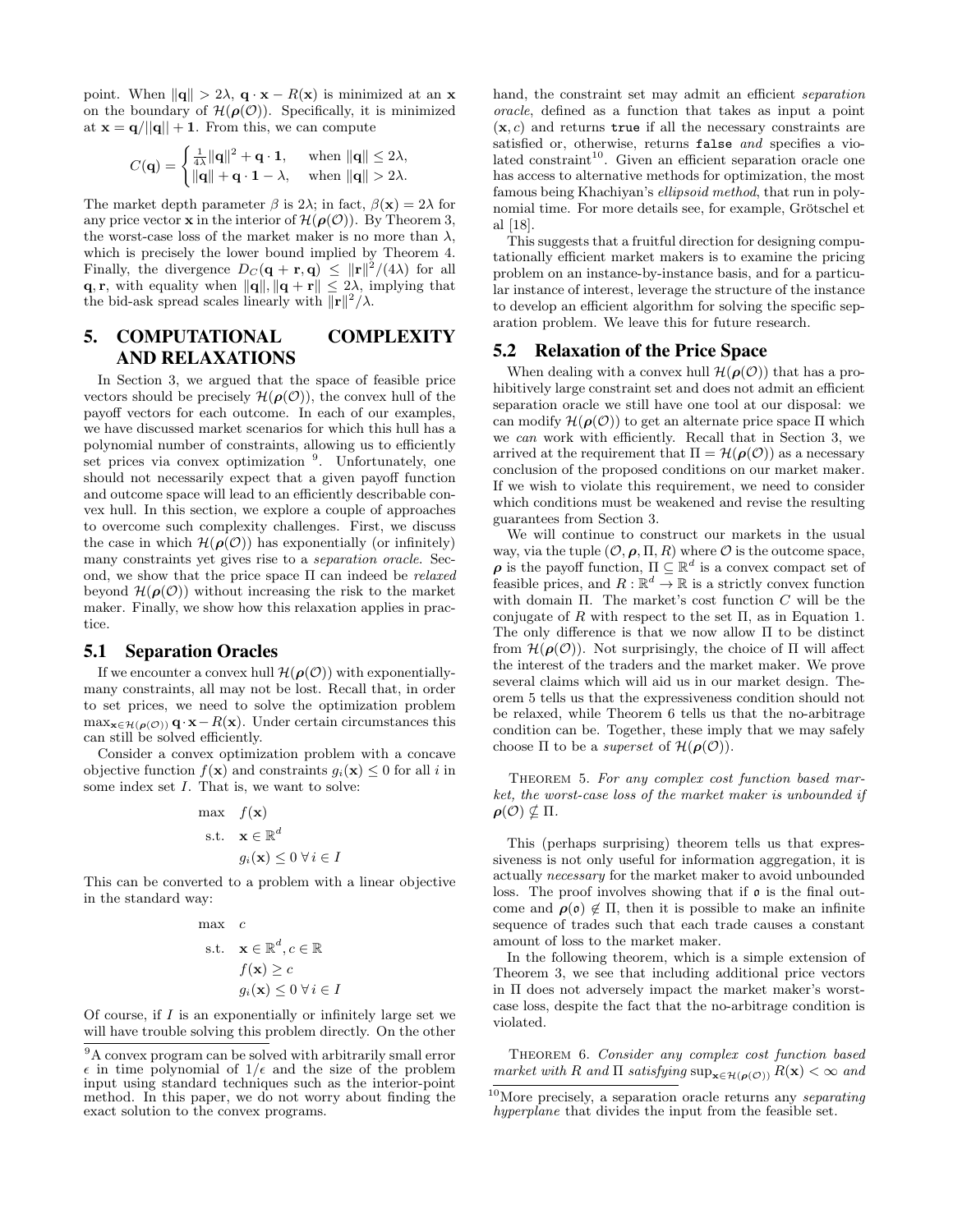$\mathcal{H}(\rho(\mathcal{O})) \subseteq \Pi$ . Assume that the initial price vector satisfies  $\nabla C(\mathbf{0}) \in \mathcal{H}(\boldsymbol{\rho}(\mathcal{O}))$ . Let q denote the vector of quantities sold and o denote the true outcome. The monetary loss of the market maker is no more than

$$
R(\boldsymbol{\rho}(\mathfrak{o})) - \min_{\mathbf{x} \in \mathcal{H}(\boldsymbol{\rho}(\mathcal{O}))} R(\mathbf{x}) - D_R(\boldsymbol{\rho}(\mathfrak{o}), \nabla C(\mathbf{q})).
$$

This tells us that expanding Π can only help the market maker; increasing the range of  $\nabla C(\mathbf{q})$  can only increase the divergence term. This may seem somewhat counterintuitive. We originally required that  $\Pi \subseteq \mathcal{H}(\rho(\mathcal{O}))$  as a consequence of the no-arbitrage condition, and by relaxing this condition, we are providing traders with potential arbitrage opportunities. However, these arbitrage opportunities do not hurt the market maker. As long as the initial price vector lies in  $\mathcal{H}(\rho(\mathcal{O}))$ , any such situations where a trader can earn a guaranteed profit are effectively created (and paid for) by other traders! In fact, if the final price vector  $\nabla C(\mathbf{q})$  falls outside the convex hull, the divergence term will be strictly positive, improving the bound.

To elaborate on this point, let's consider an example where Π is strictly larger than  $H(\rho(\mathcal{O}))$ . Let **q** be the current vector of purchases, and assume the associated price vector  $\mathbf{x} = \nabla C(\mathbf{q})$  lies in the interior of  $\mathcal{H}(\boldsymbol{\rho}(\mathcal{O}))$ . Consider a trader who purchases a bundle r such that the new price vector leaves this set, i.e.,  $y := \nabla C(\mathbf{q} + \mathbf{r}) \notin \mathcal{H}(\rho(\mathcal{O}))$ . We claim that this choice can be strictly improved in the sense that there is an alternative bundle  ${\bf r}'$  whose associated profit, for any outcome o, is strictly greater than the profit for r.

For simplicity, assume y is an interior point of  $\Pi \setminus$  $\mathcal{H}(\boldsymbol{\rho}(\mathcal{O}))$  so that  $\mathbf{q} + \mathbf{r} = \nabla R(\mathbf{y})$ . Define  $\pi(\mathbf{y}) :=$  $\arg \min_{\mathbf{y}' \in \mathcal{H}(\rho(\mathcal{O}))} D_R(\mathbf{y}', \mathbf{y}),$  the minimum divergence projection of y into  $\mathcal{H}(\rho(\mathcal{O}))$ . The alternative bundle we consider is  $\mathbf{r}' = \nabla R(\pi(\mathbf{y})) - \mathbf{q}$ . Our trader pays  $C(\mathbf{q} + \mathbf{r})$  $C(\mathbf{q} + \mathbf{r}')$  less to purchase  $\mathbf{r}'$  than to purchase r. Hence, for any outcome  $\rho$ , we see that the increased profit for  $r'$  over r is

$$
\rho(\mathbf{0}) \cdot (\mathbf{r}' - \mathbf{r}) - C(\mathbf{q} + \mathbf{r}') + C(\mathbf{q} + \mathbf{r})
$$
  
> 
$$
\rho(\mathbf{0}) \cdot (\mathbf{r}' - \mathbf{r}) + \nabla C(\mathbf{q} + \mathbf{r}') \cdot (\mathbf{r} - \mathbf{r}')
$$
  
= 
$$
(\rho(\mathbf{0}) - \pi(\mathbf{y})) \cdot (\mathbf{r}' - \mathbf{r}).
$$
 (4)

Notice that we achieve strict inequality precisely because  $\nabla C(\mathbf{q} + \mathbf{r}') \neq \nabla C(\mathbf{q} + \mathbf{r})$ . Now use the optimality condition for  $\pi(\mathbf{v})$  to see that, since  $\rho(\mathfrak{o}) \in \mathcal{H}(\rho(\mathcal{O}))$ ,  $\nabla_{\pi(\mathbf{y})}(D_R(\pi(\mathbf{y}), \mathbf{y})) \cdot (\boldsymbol{\rho}(\mathbf{0}) - \pi(\mathbf{y})) \geq 0$ . It is easy to check that  $\nabla_{\pi(\mathbf{y})}(D_R(\pi(\mathbf{y}), \mathbf{y})) = \nabla R(\pi(\mathbf{y})) - \nabla R(\mathbf{y}) = \mathbf{r}' - \mathbf{r}.$ Combining this last expression with the inequality above and (4) tells us that the profit increase is strictly greater than  $(\rho(\mathfrak{o}) - \pi(\mathbf{y})) \cdot (\mathbf{r}' - \mathbf{r}) \geq 0$ . Simply put, the trader receives a guaranteed positive increase in profit for any outcome o.

The next theorem shows that any time the price vector lies outside of  $\rho(\rho)$ , traders could profit by moving it back inside. The proof uses a nice application of minimax duality for convex-concave functions.

THEOREM 7. For any complex cost function based market, given a current quantity vector  $\mathbf{q}_0$  with current price vector  $\nabla C(\mathbf{q}_0) = \mathbf{x}_0$ , a trader has the opportunity to earn a guaranteed profit of at least  $\min_{\mathbf{x} \in \mathcal{H}(\boldsymbol{\rho}(\mathcal{O}))} D_R(\mathbf{x}, \mathbf{x}_0)$ .

When  $\mathbf{x}_0 \in \mathcal{H}(\boldsymbol{\rho}(\mathcal{O}))$ ,  $D_R(\mathbf{x}, \mathbf{x}_0)$  is minimized when  $\mathbf{x} = \mathbf{x}_0$ and the bound is vacuous, as we would expect. The more interesting case occurs when the prices have fallen outside of  $\mathcal{H}(\rho(\mathcal{O}))$ , in which case a trader is guaranteed a riskless profit by moving  $\nabla C(\mathbf{q})$  to the closest point in  $\mathcal{H}(\boldsymbol{\rho}(\mathcal{O}))$ .

# 5.3 Pair Betting via Relaxation

We return our attention to the scenario where the outcome is a ranking of n competitors, as described in Section 4.1. Consider a complex market in which traders make arbitrary pair bets: for every  $i, j$ , a trader can purchase a security which pays out \$1 whenever  $\pi(i) > \pi(j)$ . Like subset bets, pricing pair bets using LMSR is known to be #P-hard [12].

We can represent the payoff structure of any such outcome  $\pi$  by a matrix  $M_{\pi}$  defined by

$$
M_{\pi}(i,j) = \begin{cases} 1, & \text{if } \pi(i) > \pi(j) \\ \frac{1}{2}, & \text{if } i = j \\ 0, & \text{if } \pi(i) < \pi(j). \end{cases}
$$

We would like to choose our feasible price region as the set  $\mathcal{H}(\{M_\pi : \pi \in S_n\})$ , where  $S_n$  is the set of permutations on  $[n]$ . Unfortunately, the computation of this convex hull is necessarily hard: if given only a separation oracle for the set  $\mathcal{H}(\{M_\pi : \pi \in S_n\})$ , we could construct a linear program to solve the "minimum feedback arc set" problem, which is known to be NP-hard.

On the positive side, we see from the previous section that the market maker can work in a larger feasible price space without risking a larger loss. We thus relax our feasible price region  $\Pi$  to the set of matrices  $X \in \mathbb{R}^{n^2}$  satisfying

$$
X(i,j) \ge 0 \qquad \forall i, j \in [n]
$$
  

$$
X(i,j) = 1 - X(j,i) \qquad \forall i, j \in [n]
$$
  

$$
X(i,j) + X(j,k) + X(k,i) \ge 1 \qquad \forall i, j, k \in [n]
$$

This relaxation was first discussed by Meggido [26], who referred to such matrices as generalized order matrices. He proved that, for  $n \leq 4$ , we do have  $\Pi = \mathcal{H}(\{M_\pi : \pi \in S_n\}),$ but gave a counterexample showing strict containment for  $n = 13$ . By using this relaxed price space, the market maker allows traders to bring the price vector outside of the convex hull, yet includes a set of basic (and natural) constraints on the prices. Such a market could be implemented with any strongly convex conjugate function (e.g., quadratic).

# 6. CONCLUSION

We conclude by mentioning one nice direction of work. As we discussed, there is an inherent tradeoff between the bid-ask spread and the worst-case loss of the market maker. But if the market maker chooses to sell securities with an additional transaction cost for each security sold, then this money can not only help to cover the worst-case loss, but can also lead to a profit. Furthermore, if a market becomes popular, the market-maker may wish to increase the market depth. This idea has been explored by Othman et al. [28] for the case of complete markets, introducing a liquidity sensitive market maker, and they provide a new model with profit guarantees. Othman and Sandholm [27] recently extend the work and characterize a family of market makers that are liquidity sensitive. Via our framework, we can define an alternative method for simultaneously including transaction costs and guaranteeing profit. In particular, this is achieved through relaxing the price space, as discussed in Section 5.2. We leave the details to future work.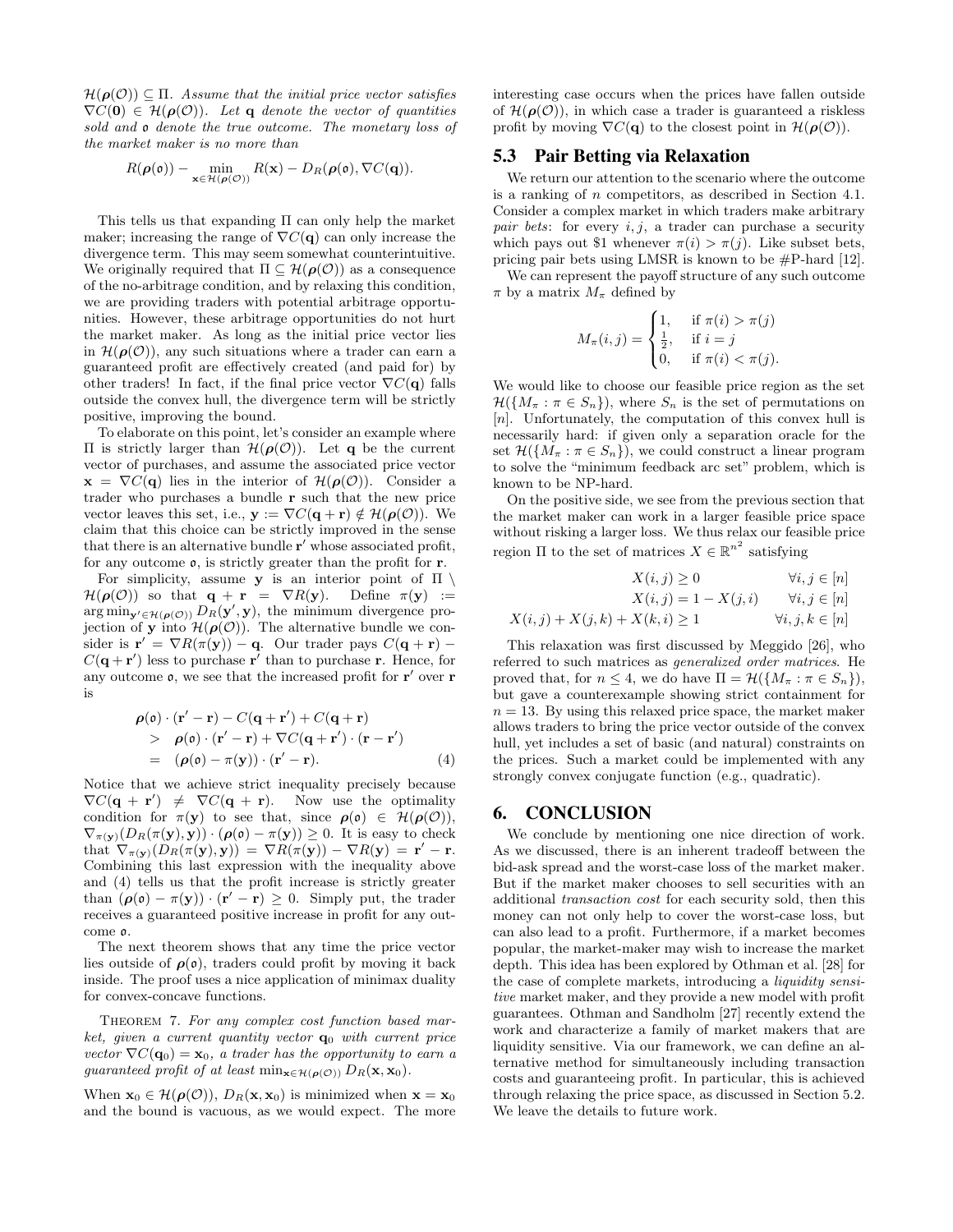# 7. ACKNOWLEDGEMENTS

This material is based upon work supported by NSF under CNS-0937060 to the CRA for the CIFellows Project, NSF grant CCF-0953516, NSF grant DMS-070706, DARPA grant FA8750-05-2-0249, and a Yahoo! PhD Fellowship. Any opinions, findings, conclusions, or recommendations expressed in this material are those of the authors alone.

#### References

- [1] S. Agrawal, Z. Wang, and Y. Ye. Parimutuel betting on permutations. In Proceedings of the 4th International Workshop On Internet And Network Economics, 2008.
- [2] S. Agrawal, E. Delage, M. Peters, Z. Wang, and Y. Ye. A unified framework for dynamic prediction market design. Operations Research, to appear, 2010.
- [3] K. J. Arrow. The role of securities in the optimal allocation of risk-bearing. Review of Economic Studies, 31(2):91–96, 1964.
- [4] K. J. Arrow. Essays in the Theory of Risk Bearing. North Holland, Amsterdam, 1970.
- [5] J. E. Berg, R. Forsythe, F. D. Nelson, and T. A. Rietz. Results from a dozen years of election futures markets research. In C. A. Plott and V. Smith, editors, Handbook of Experimental Economic Results. 2001.
- [6] S. Boyd and L. Vandenberghe. Convex Optimization. Cambridge University Press, 2004.
- [7] N. Cesa-Bianchi and G. Lugosi. Prediction, Learning, and Games. Cambridge University Press, 2006.
- [8] N. Cesa-Bianchi and G. Lugosi. Combinatorial bandits. In submission, January 2010.
- [9] Y. Chen and D. M. Pennock. A utility framework for bounded-loss market makers. In Proceedings of the 23rd Conference on Uncertainty in Artificial Intelligence, 2007.
- [10] Y. Chen and J. Wortman Vaughan. A new understanding of prediction markets via no-regret learning. In Proceedings of the 11th ACM Conference on Electronic Commerce, 2010.
- [11] Y. Chen, L. Fortnow, E. Nikolova, and D.M. Pennock. Betting on permutations. In Proceedings of the 8th ACM Conference on Electronic Commerce, pages 326–335. ACM, 2007.
- [12] Y. Chen, L. Fortnow, N. Lambert, D. M. Pennock, and J. Wortman. Complexity of combinatorial market makers. In Proceedings of the 9th ACM Conference on Electronic Commerce, 2008.
- [13] Y. Chen, S. Goel, and D. M. Pennock. Pricing combinatorial markets for tournaments. In Proceedings of the 40th ACM Symposium on Theory of Computing, 2008.
- [14] Yiling Chen, Lance Fortnow, Evdokia Nikolova, and David M. Pennock. Betting on permutations. In Proceedings of the 8th ACM conference on Electronic commerce, pages 326–335, 2007.
- [15] S. Das. The effects of market-making on price dynamics. In Proceedings of the 7th International Joint Conference on Autonomous Agents and Multiagent Systems, pages 887–894, 2008.
- [16] X. Gao, Y. Chen, and D. M. Pennock. Betting on the real line. In Proceedings of the 5th Workshop on Internet and Network Economics, 2009.
- [17] G. Gorni. Conjugation and second-order properties of convex functions. Journal of Mathematical Analysis and Applications, 158(2):293–315, 1991.
- [18] M. Grötschel, L. Lovász, and A. Schrijver. The ellipsoid method and its consequences in combinatorial optimization. Combinatorica, 1(2):169–197, 1981. ISSN 0209-9683.
- [19] M. Guo and D. M. Pennock. Combinatorial prediction markets for event hierarchies. In Proceedings of The 8th International Conference on Autonomous Agents and Multiagent Systems, 2009.
- [20] R. Hanson. Combinatorial information market design. Information Systems Frontiers, 5(1):105–119, 2003.
- [21] R. Hanson. Logarithmic market scoring rules for modular combinatorial information aggregation. Journal of Prediction Markets, 1(1):3–15, 2007.
- [22] E. Hazan. A survey: The convex optimization approach to regret minimization. Draft, Sept. 2009.
- [23] J.-B. Hiriart-Urruty and C. Lemaréchal. Fundamentals of Convex Analysis. Springer, 2001.
- [24] J. Ledyard, R. Hanson, and T. Ishikida. An experimental test of combinatorial information markets. Journal of Economic Behavior and Organization, 69:182–189, 2009.
- [25] A. Mas-Colell, M. D. Whinston, and J. R. Green. Microeconomics Theory. Oxford University Press, New York, NY, 1995.
- [26] N. Megiddo. Mixtures of order matrices and generalized order matrices. Discrete Mathematics, 19(2):177–181, 1977. ISSN 0012-365X.
- [27] A. Othman and T. Sandholm. Homogeneous risk measures and liquidity-sensitive automated market makers. Carnegie Mellon University working paper, March 2011.
- [28] A. Othman, T. Sandholm, D. M. Pennock, and D. M. Reeves. A practical liquidity-sensitive automated market maker. In Proceedings of the 11th ACM Conference on Electronic Commerce, 2010.
- [29] D. M. Pennock and R. Sami. Computational aspects of prediction markets. In N. Nisan, T. Roughgarden, E. ´ Tardos, and V. Vazirani, editors, Algorithmic Game Theory. Cambridge University Press, 2007.
- [30] M. Peters, A. Man-Cho So, and Y. Ye. Pari-mutuel markets: Mechanisms and performance. In Proceedings of the 3rd International Workshop on Internet and Network Economics, pages 82–95, 2007.
- [31] A. Rakhlin. Lecture notes on online learning. Draft, April 2009.
- [32] M. Sion. On general minimax theorems. Pacific Journal of Mathematics, 8(1):171–176, 1958.
- J. Wolfers and E. Zitzewitz. Prediction markets. Journal of Economic Perspective, 18(2):107–126, 2004.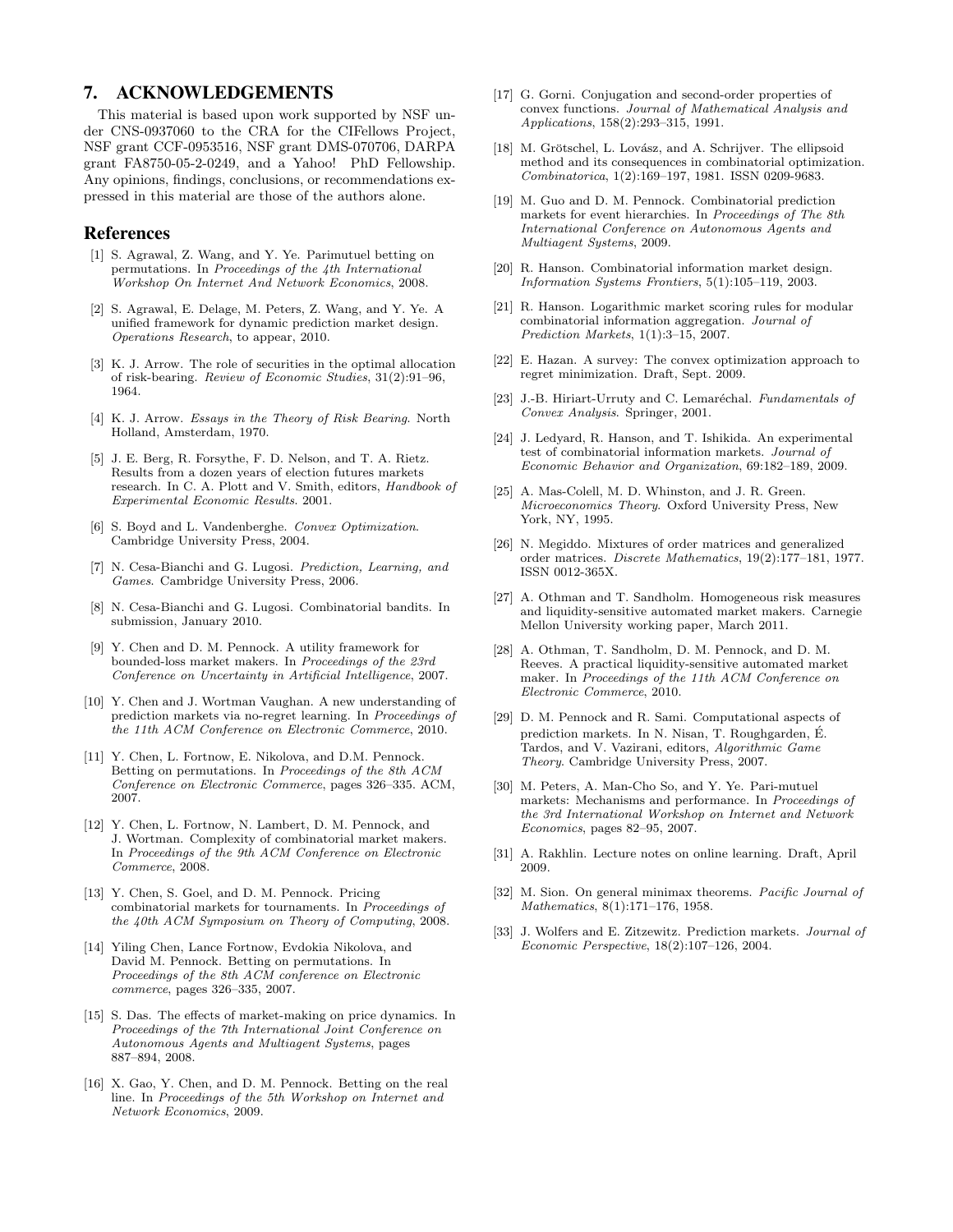# APPENDIX

## A. OMITTED PROOFS

#### A.1 Proof of Theorem 1

Let  $C(\mathbf{q}) := \text{Cost}(\mathbf{q}|\emptyset)$ . Clearly  $\text{Cost}(\mathbf{0}|\emptyset) = 0$  and hence we can assume  $C(\mathbf{0}) = 0$ . We shall prove, via induction, that for any t and any bundle sequence  $\mathbf{r}_1, \ldots, \mathbf{r}_t$ ,

$$
\begin{array}{lcl}\n\text{Cost}(\mathbf{r}_t|\mathbf{r}_1,\ldots,\mathbf{r}_{t-1}) \\
&=& C(\mathbf{r}_1+\ldots+\mathbf{r}_{t-1}+\mathbf{r}_t) - C(\mathbf{r}_1+\ldots+\mathbf{r}_{t-1})\ .\n\end{array} (5)
$$

When  $t = 1$ , this holds trivially. Assume that Equation 5 holds for all bundle sequences of any length  $t \leq T$ . By Condition 1,

$$
\begin{aligned}\n\text{Cost}(\mathbf{r}_{T+1}|\mathbf{r}_1,\ldots,\mathbf{r}_T) \\
&= \text{Cost}(\mathbf{r}_{T+1} + \mathbf{r}_T|\mathbf{r}_1,\ldots,\mathbf{r}_{T-1}) - \text{Cost}(\mathbf{r}_T|\mathbf{r}_1,\ldots,\mathbf{r}_{T-1}) \\
&= C\left(\mathbf{r}_{T+1} + \mathbf{r}_T + \sum_{t=1}^{T-1} \mathbf{r}_t\right) - C\left(\sum_{t=1}^{T-1} \mathbf{r}_t\right) \\
&\quad - \left(C\left(\mathbf{r}_T + \sum_{t=1}^{T-1} \mathbf{r}_t\right) - C\left(\sum_{t=1}^{T-1} \mathbf{r}_t\right)\right) \\
&= C\left(\sum_{t=1}^{T+1} \mathbf{r}_t\right) - C\left(\sum_{t=1}^{T} \mathbf{r}_t\right),\n\end{aligned}
$$

and we see that Equation 5 holds for  $t = T + 1$  too.  $\Box$ 

#### A.2 Proof of Theorem 3

Let q denote the final vector of quantities sold,  $\nabla C(\mathbf{q})$ denote the final vector of instantaneous prices, and  $\rho$  denote the true outcome. From Equation 1, we have that  $C(\mathbf{q}) =$  $\nabla C(\mathbf{q}) \cdot \mathbf{q} - R(\nabla C(\mathbf{q}))$  and  $C(\mathbf{0}) = -\min_{\mathbf{x} \in \mathcal{H}(\boldsymbol{\rho}(\mathcal{O}))} R(\mathbf{x}).$ The difference between the amount that the market maker must pay out and the amount that the market maker has previously collected is then

$$
\rho(\mathfrak{o}) \cdot \mathbf{q} - C(\mathbf{q}) + C(\mathbf{0})
$$
\n
$$
= \rho(\mathfrak{o}) \cdot \mathbf{q} - (\nabla C(\mathbf{q}) \cdot \mathbf{q} - R(\nabla C(\mathbf{q}))) - \min_{\mathbf{x} \in \mathcal{H}(\rho(C))} R(\mathbf{x})
$$
\n
$$
= \mathbf{q} \cdot (\rho(\mathfrak{o}) - \nabla C(\mathbf{q}) + R(\nabla C(\mathbf{q}))
$$
\n
$$
- \min_{\mathbf{x} \in \mathcal{H}(\rho(C))} R(\mathbf{x}) + R(\rho(\mathfrak{o})) - R(\rho(\mathfrak{o}))
$$
\n
$$
= R(\rho(\mathfrak{o})) - \min_{\mathbf{x} \in \mathcal{H}(\rho(C))} R(\mathbf{x})
$$
\n
$$
- (R(\rho(\mathfrak{o})) - R(\nabla C(\mathbf{q})) - \mathbf{q} \cdot (\rho(\mathfrak{o}) - \nabla C(\mathbf{q}))) \quad (6)
$$
\n
$$
\leq R(\rho(\mathfrak{o})) - \min_{\mathbf{x} \in \mathcal{H}(\rho(C))} R(\mathbf{x})
$$
\n
$$
- (R(\rho(\mathfrak{o})) - R(\nabla C(\mathbf{q})) - \nabla C(\mathbf{q}))
$$
\n
$$
- \nabla R(\nabla C(\mathbf{q})) \cdot (\rho(\mathfrak{o}) - \nabla C(\mathbf{q})))
$$
\n
$$
= R(\rho(\mathfrak{o})) - \min_{\mathbf{x} \in \mathcal{H}(\rho(C))} R(\mathbf{x}) - D_R(\rho(\mathfrak{o}), \nabla C(\mathbf{q})) ,
$$

where  $D_R$  is the Bregman divergence with respect to R, as defined above. The inequality follows from the first-order optimality condition for convex optimization: when  $f$  is convex and differentiable and minimized at x, then

$$
\nabla f(\mathbf{x}) \cdot (\mathbf{y} - \mathbf{x}) \le 0 \quad \text{for any } \mathbf{y} \in \Pi.
$$

We can then apply this inequality to the function  $f(\mathbf{x}) =$  $R(\mathbf{x}) - \mathbf{q} \cdot \mathbf{x}$  whose minimum occurs at  $\mathbf{x} = \nabla C(\mathbf{q})$  via the duality assumption, and we set  $y = \rho(\rho)$ .

Since the divergence is always nonnegative, this is upperbounded by  $R(\boldsymbol{\rho}(\mathfrak{o})) - \min_{\mathbf{x} \in \mathcal{H}(\boldsymbol{\rho}(\mathcal{O}))} R(\mathbf{x})$ , which is in turn upperbounded by  $\sup_{\mathbf{x}\in\rho(\mathcal{O})} R(\mathbf{x}) - \min_{\mathbf{x}\in\mathcal{H}(\rho(\mathcal{O}))} R(\mathbf{x}).$ 

Finally, we show that this loss bound is tight. First, select any  $\epsilon$  > 0. Choose an outcome  $\mathfrak{o}$  so that  $\sup_{\mathfrak{o}' \in \mathcal{O}} R(\boldsymbol{\rho}(\mathfrak{o}')) - R(\boldsymbol{\rho}(\mathfrak{o})) < \epsilon/2$ . Next, choose some **q'** so that  $D_R(\rho(\rho), \nabla C(\mathbf{q}')) < \epsilon/2$ . This is achievable because the space of gradients of C is assumed to span  $\mathcal{H}(\rho(\mathcal{O}))$ , and so we can ensure that  $\nabla C(\mathbf{q}')$  is arbitrarily close to  $\rho(\mathfrak{o})$ . Finally, let  $\mathbf{q} := \nabla R(\nabla C(\mathbf{q}'))$ , and observe that by construction we have  $\nabla C(\mathbf{q}) = \nabla C(\mathbf{q}')$ . To compute the market maker's loss for this particular choice of  $q$  and  $q$ , we apply Equation 6 to obtain:

$$
R(\boldsymbol{\rho}(\mathfrak{o})) - \min_{\mathbf{x} \in \mathcal{H}(\boldsymbol{\rho}(\mathcal{O}))} R(\mathbf{x})
$$
  
-  $(R(\boldsymbol{\rho}(\mathfrak{o})) - R(\nabla C(\mathbf{q})) - \mathbf{q} \cdot (\boldsymbol{\rho}(\mathfrak{o}) - \nabla C(\mathbf{q})))$   
=  $R(\boldsymbol{\rho}(\mathfrak{o})) - \min_{\mathbf{x} \in \mathcal{H}(\boldsymbol{\rho}(\mathcal{O}))} R(\mathbf{x}) - D_R(\boldsymbol{\rho}(\mathfrak{o}), \nabla C(\mathbf{q}))$   
>  $\sup_{\mathfrak{o}' \in \mathcal{O}} R(\boldsymbol{\rho}(\mathfrak{o}')) - \min_{\mathbf{x} \in \mathcal{H}(\boldsymbol{\rho}(\mathcal{O}))} R(\mathbf{x}) - \epsilon$ 

where the first equality holds because  $\mathbf{q} = \nabla R(\nabla C(\mathbf{q}))$  and by the definition of the Bregman divergence. П

# A.3 Proof of Theorem 4

The bound on the bid-ask spread follows immediately from Lemma 1 and the argument above. The value  $\beta$ lower-bounds the eigenvalues of  $R$  everywhere on  $\Pi$ . Hence, if we do a quadratic lower-bound of  $R$  from the point  $\mathbf{x}_0 = \arg \min_{\mathbf{x} \in \Pi} R(\mathbf{x})$  with Hessian defined by  $\beta I$ , then we see that  $R(\mathbf{x}) - R(\mathbf{x}_0) \ge D_R(\mathbf{x}, \mathbf{x}_0) \ge \frac{\beta}{2} ||\mathbf{x} - \mathbf{x}_0||^2$ . In the worst-case,  $\|\mathbf{x}-\mathbf{x}_0\| = \text{diam}(\mathcal{H}(\boldsymbol{\rho}(\mathcal{O})))\big/2$ , which finishes the proof. П

#### A.4 Proof of Theorem 5

Consider some outcome  $\rho$  such that  $\rho(\rho) \notin \Pi$ . The feasible price set  $\Pi = \{\nabla C(\mathbf{q}) : \forall \mathbf{q}\}\$ is compact. Because  $\rho(\mathbf{0}) \notin \Pi$ , there exists a hyperplane that *strongly* separates  $\Pi$  and  $\rho(\mathfrak{o})$ . In other words, there exists an  $k > 0$  such that  $||\rho(\mathfrak{o}) \nabla C(\mathbf{q}) \leq k.$ 

When outcome  $\mathfrak o$  is realized,  $B(q) = \rho(\mathfrak o) \cdot q - C(q) +$  $C(\mathbf{0})$  is the market maker's loss given q. We have  $\nabla B(\mathbf{q}) =$  $\rho(\mathfrak{o}) - \nabla C(\mathfrak{q})$ , which represents the instantaneous change of the market maker's loss. For some small  $\epsilon > 0$ , let  $\mathbf{q}' =$  $\mathbf{q} + \epsilon (\rho(\mathfrak{o}) - \nabla C(\mathbf{q}))$ . Then

$$
B(\mathbf{q}') = B(\mathbf{q}) + \nabla B(\mathbf{q}) \cdot [\epsilon (\rho(\mathfrak{o}) - \nabla C(\mathbf{q}))]
$$
  
=  $B(\mathbf{q}) + \epsilon ||\rho(\mathfrak{o}) - \nabla C(\mathbf{q})||^2$   
 $\leq B(\mathbf{q}) + \epsilon k^2.$ 

This shows that for any  $q$  we can find a  $q'$  such that the market maker's worst-case loss is at least increased by  $\epsilon k^2$ . This process can continue for infinite steps. Hence, we conclude that the market maker's loss is unbounded.  $\Box$ 

## A.5 Proof of Theorem 6

This proof is nearly identical to the proof of Theorem 3. The only major difference is that now  $C(\mathbf{0}) =$  $-\min_{\mathbf{x}\in\Pi} R(\mathbf{x})$  instead of  $C(\mathbf{0}) = -\min_{\mathbf{x}\in\mathcal{H}(\rho(\mathcal{O}))} R(\mathbf{x})$ , but this is equivalent since we have assumed that  $\nabla C(\mathbf{0}) \in$  $\mathcal{H}(\rho(\mathcal{O}))$ .  $R(\rho(\rho))$  is still well-defined and finite since we have assumed that  $\mathcal{H}(\rho(\mathcal{O})) \subset \Pi$ .  $\Box$ 

#### A.6 Proof of Theorem 7